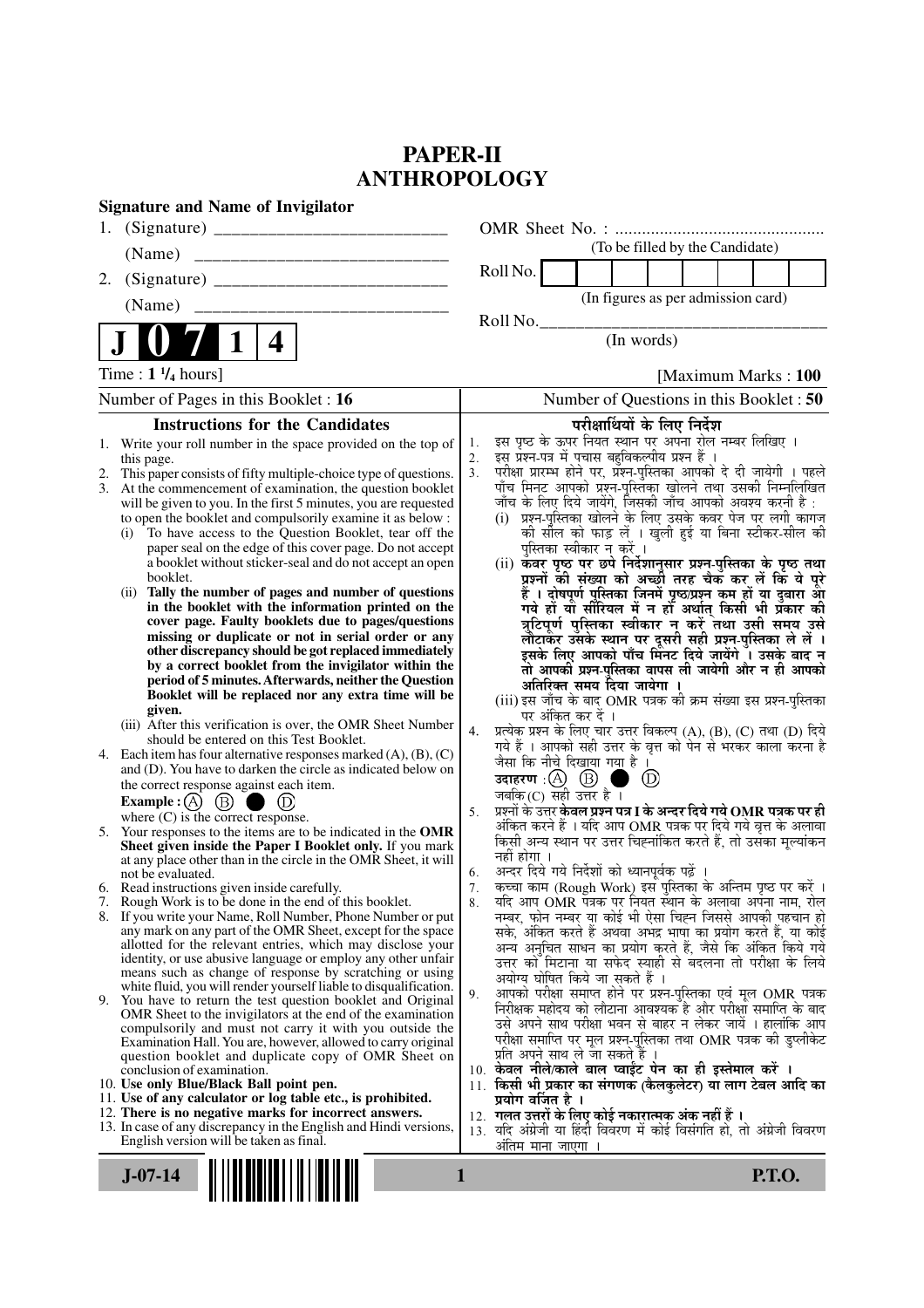## **ANTHROPOLOGY PAPER – II**

- **NOTE :** This paper contains **fifty (50)** objective type questions of **two (2)** marks each. **All** questions are compulsory.
- **1.** An individual of either sex takes a succession of spouses, one at a time, divorcing in between ; such a marriage is called :
	- (A) serial monogamy
	- (B) serial polyandry
	- (C) serial polygamy
	- (D) serial polygyny
- **2.** Manchestar school of thought was led by :
	- (A) Clyade Kluckhohn
	- (B) Max Gluckman
	- (C) Elizabeth Colson
	- (D) Radcliffe Brown
- **3.** 'Segmentary lineage system' is the characteristic feature of :
	- (A) Bedouin society
	- (B) Toda society
	- (C) Tiv society
	- (D) Ashanti society
- **4.** The approach utilized in Anthropology that integrates a wide varieties of disciplines in the study of human behaviour is :
	- (A) Totalistic approach
	- (B) Holistic approach
	- (C) All encompassing approach
	- (D) Comprehensive approach
- **5.** Ethology deals with the study of :
	- (A) Adaptation
	- (B) Behaviour of animals
	- (C) Fossils
	- (D) Fauna

**Paper-II 2 J-07-14** 

- **6.** Chromosomal theory of inheritance was given by :
	- (A) Curt Stern
	- (B) Gregor Mendel
	- (C) Sutton & Boveri
	- (D) Watson & Crick
- **7.** Australopithecus anamensis was discovered by :
	- (A) Donald Johnson
	- (B) Meave Leakey
	- (C) Richard Leakey
	- (D) L.B.S. Leakey
- **8.** Holandric inheritance involves the transmission of characteristics from :
	- (A) Male to female
	- (B) Female to male
	- (C) Male to male
	- (D) Female to female
- **9.** During the Pleistocene in Europe there were events of transgression and regression of sea level. What is the term for this event ?
	- (A) Isostatic movement
	- (B) Aggradation of gravels
	- (C) Eustatic movement
	- (D) Tectonic movement
- **10.** Geochronology uses the principle of climatic oscillation. Geomorphological features of climatic oscillation in temperate region is :
	- (A) Moraine
	- (B) Gravel deposit
	- (C) Primary laterite
	- (D) Lacustrine deposit
- **11.** A forager society displays the following characteristic features :
	- (A) Small in size
	- (B) Band organisation
	- (C) Egalitarianism
	- (D) Profit motive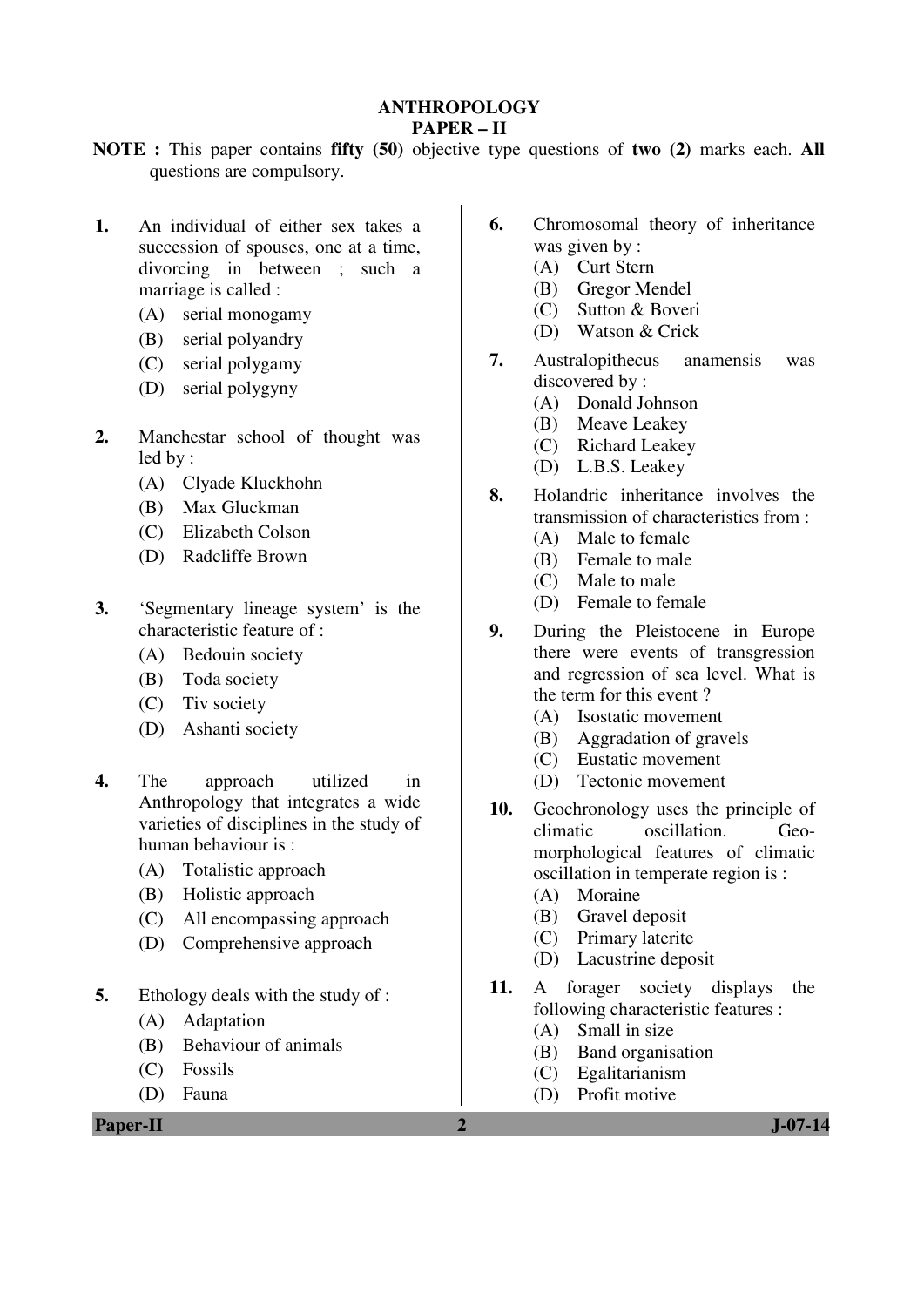# मानव विज्ञान ¯ÖÏ¿®Ö¯Ö¡Ö **– II**

| $J-07-14$                             |                                                                                                                                                                                                                                                                             | 3        | <b>Paper-II</b>                                                                                                                                                                                                                                                         |
|---------------------------------------|-----------------------------------------------------------------------------------------------------------------------------------------------------------------------------------------------------------------------------------------------------------------------------|----------|-------------------------------------------------------------------------------------------------------------------------------------------------------------------------------------------------------------------------------------------------------------------------|
| जीव<br>5.<br>(A)<br>(B)<br>(C)<br>(D) | पारिस्थितिकी<br>किसके<br>से<br>अध्यनन<br>सम्बन्धित है ?<br>अनुकूलन<br>पशुओं के व्यवहार<br>जीवाश्म<br>जंतु समूह                                                                                                                                                              | 11.      | रसद खोजी समाज निम्नलिखित में से कौनसी<br>विशेषता प्रदर्शित करता है ?<br>छोटा आकार<br>(A)<br>टोली या बैण्ड संगठन<br>(B)<br>$(C)$ समतावादी<br>लाभ का प्रयोजन<br>(D)                                                                                                       |
| (B)<br>(C)<br>(D)                     | विषयों को समेकित करने वाला उपागम कौन<br>सा है जिसका मानव विज्ञान में उपयोग किया<br>जाता है ?<br>(A) समग्रवादी उपागम<br>साकल्यवादी (होलिस्टिक) उपागम<br>सम्पूर्णवादी उपागम<br>व्यापक उपागम                                                                                   | 10.      | भूकालानुक्रम जलवायु दोलन के सिद्धान्त का<br>उपयोग करता है । शीतोष्ण क्षेत्र में जलवायु<br>दोलन की भू-आकृतिक विशेषताएँ हैं<br>हिमोढ़ (मोरेन)<br>(A)<br>बजरी निक्षेप<br>(B)<br>प्राथमिक मखरैला (लेटराइट)<br>(C)<br>सरोवरी निक्षेप<br>(D)                                  |
| 3.<br>(C)<br>$\overline{4}$ .         | 'खंडीय वंशपरम्परा' प्रणाली किसकी मुख्य<br>विशेषता है ?<br>(A) बेडवीन समाज<br>$(B)$ टोडा समाज<br>अशान्ति समाज<br>(D)<br>टिव्ह समाज<br>मानव व्यवहार के अध्ययन में व्यापक प्रकारों के                                                                                          |          | घटती थी । इस घटना को क्या नाम दिया जाता<br>है ?<br>(A) समस्थितिक गति (या हलचल)<br>बजरी का अधिस्तरण<br>(B)<br>(C) सुस्थितिक गति<br>विवर्तनिक गति<br>(D)                                                                                                                  |
| थे ?<br>(A)<br>(B)<br>(D)             | क्लाइएड कल्कौमैन<br>मैक्स ग्लकमैन<br>(C) एलिजाबेथ कोलसन<br>रैडक्लिफ ब्राऊन                                                                                                                                                                                                  | 9.       | विशेषताओं के प्रेषण से जुड़ी है ?<br>पुरुष से स्त्री को (B) स्त्री से पुरुष को<br>(A)<br>पुरुष से पुरुष को (D) स्त्री से स्त्री को<br>(C)<br>अत्यन्त नूतन युग के दौरान यूरोप में समुद्री<br>सतह के अतिक्रमण तथा प्रतिक्रमण की घटनाएं                                    |
| 2.                                    | विवाह कर सकता है, परन्तु एक समय पर एक<br>के साथ ही, बीच-बीच में तलाक देता है : ऐसा<br>विवाह क्या कहलाता है ?<br>(A) क्रमिक एक विवाह<br>(B) क्रमिक बहु पति प्रथा<br>(C) क्रमिक बहु विवाह प्रथा<br>(D) क्रमिक बहु पत्नी प्रथा<br>मैनचेस्टर विचार धारा सम्प्रदाय के अग्रणी कौन | 7.<br>8. | किया था ?<br>(A) कर्ट स्टर्न (B) ग्रेगर मैंडल<br>सट्टन एवं बोवेरी (D) वाटसन एवं क्रिक<br>(C)<br>ऑस्ट्रलोपिथिकस एनामेंसिस की खोज किसने<br>की थी ?<br>(A) डोनाल्ड जॉनसन (B) मीव लीकी<br>रिचर्ड लीकी<br>(D) एल.बी.एस. लीकी<br>(C)<br>होलैंड्रिक वंशागति या विरासत<br>किससे |
| 1.                                    | किसी भी लिंग का व्यक्ति एक के बाद एक                                                                                                                                                                                                                                        | 6.       | नोट: इस प्रश्नपत्र में पचास (50) बहु-विकल्पीय प्रश्न हैं । प्रत्येक प्रश्न के दो (2) अंक हैं । सभी प्रश्न अनिवार्य हैं ।<br>वंशागति का गुणसूत्री सिद्धान्त किसने प्रतिपादित                                                                                             |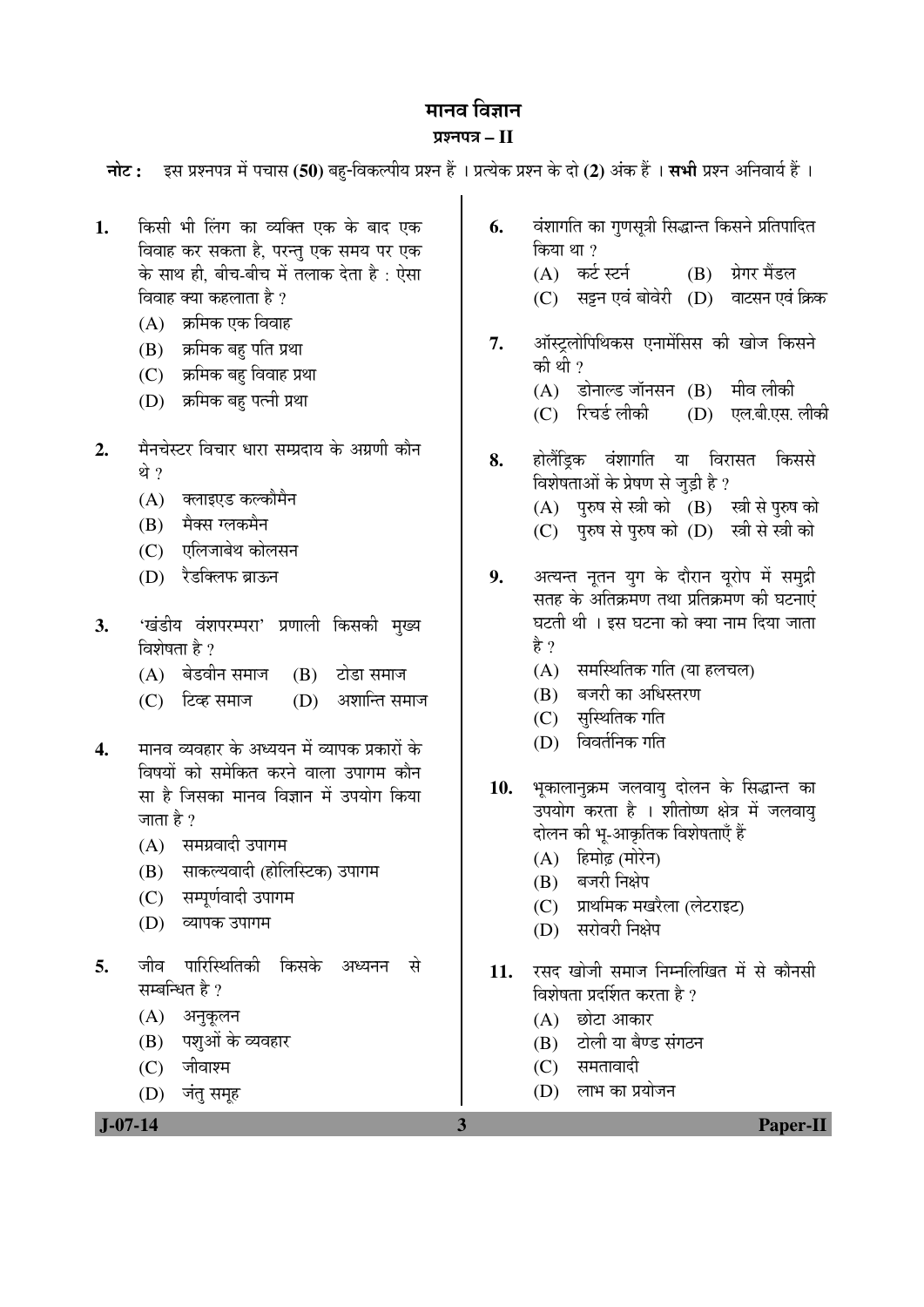- **12.** Questionnaire and interview schedule both :
	- I. contain pre-determined set of questions.
	- II. are filled in by researcher.
	- III. can contain 'open-ended' and closed-ended questions.
	- IV. are structured tools of data collection.
	- (A) I, II and III are correct.
	- (B) II, III and IV are correct.
	- (C) I, II and IV are correct.
	- (D) I, III and IV are correct.
- **13.** Following are the salient features of a tribe :
	- I. Territorial affiliation
	- II. Oral tradition
	- III. Social hierarchy
	- IV. Animism
	- (A) I, II and IV are correct.
	- (B) I, II and III are correct.
	- (C) I, IV and III are correct.
	- (D) II, III and IV are correct.
- **14.** Which of the following are considered as the characteristic features of particularly vulnerable tribal communities ?
	- i. Pre-agricultural level of technology
	- ii. Extremely low literacy
	- iii. Stagnant or diminishing population
	- iv. Subsistence level of economy
	- (A) Only i, ii and iii are correct.
	- (B) Only ii, iii and iv are correct.
	- (C) All i, ii, iii and iv are correct.
	- (D) Only i and ii are correct.
- **15.** Steatopygia is found among the females of :
	- (A) Gypsies
	- (B) Bushman Hottentots
	- (C) Todas
	- (D) Apache Indians

**Paper-II 4 J-07-14**

- **16.** Which of the following pairs is not correctly matched ?
	- (A) New World Africa Monkeys
	- (B) Lemurs Madagascar
	- (C) Tarsiers Malaysia
	- (D) Orangutan Indonesia
- **17.** Which of the following pairs is correctly matched ?
	- (A) Homo habilis East Africa
	- (B) Ramapithecus South India
	- (C) Heidelberg Jaw Spain
	- (D) Neanderthal Pakistan
- **18.** What made genus homo capable of advancement in human evolution ?
	- (A) Bipedalism and erect posture
	- (B) Brain development
	- (C) Free hands and tool making
	- (D) All of the above
- **19.** Radiometric dating is based on a principle of :
	- (A) Half life value of isotope
	- (B) Galcial varves
	- (C) Ceramic absorbtion of radiation
	- (D) Flourine absorbtion
- **20.** Material used for Potassium Argon method of dating is :
	- (A) Organic remains
	- (B) Igneous minerals
	- (C) Ceramic materials
	- (D) Metal objects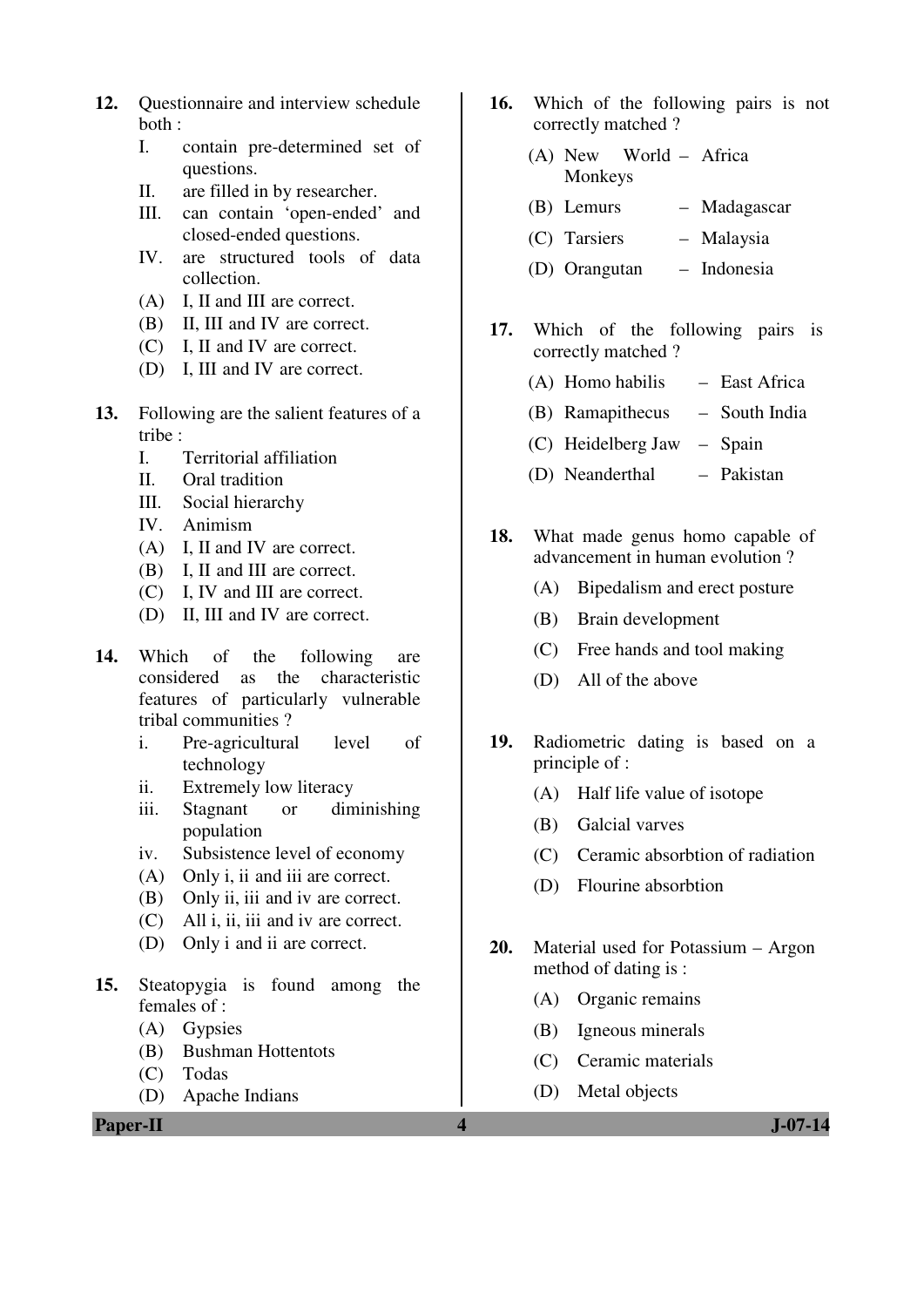- 12. प्रश्नावली और साक्षात्कार अनुसूची दोनों
	- I. `` में प्रश्नों का पूर्व-निर्धारित समूह होता है)।
	- II. शोधकर्ता द्वारा भरी जाती हैं ।
	- III. उनमें 'खुले सिरे' एवं 'बंद सिरे' के प्रश्न हो सकते हैं ।
	- IV. आंकड़ा संग्रह के संरचित उपकरण है ।
	- (A) I, II और III सही हैं।
	- $(B)$  II, III और IV सही हैं।
	- (C) I, II और IV सही हैं।
	- (D) I, III और IV सही हैं।
- 13. Fiम्नलिखित विशेषताएँ जनजाति की हैं:
	- I. क्षेत्रीय सम्बद्धता
	- II. मौखिक परम्परा
	- III. सामाजिक अधिक्रम (सोपानिकी)
	- IV. जीववाद
	- $(A)$  I, II और IV सही हैं।
	- $(B)$  I, II और III सही हैं।
	- $(C)$  I, IV और III सही हैं।
	- (D) II, III और IV सही हैं।
- 1**4.** निम्नलिखित में से किसे विशेष रूप से संवेदनशील जनजाति समदायों की मख्य विशेषता समझा जाता है ?
	- i. प्रौद्योगिकी का कृषि पूर्व स्तर
	- ii. अत्यन्त निम्न साक्षरता
	- iii. स्थिर या ह्रासमान जनसंख्या
	- iv. अर्थव्यवस्था का जीवन निर्वाह स्तर
	- (A) केवल i, ii और iii सही हैं ।
	- $(B)$  केवल ii, iii और iv सही हैं।
	- $(C)$  i, ii, iii और iv सभी सही हैं ।
	- (D) केवल i और ii सही हैं।
- 15. स्थलनितम्बता निम्नलिखित में से किन की महिलाओं में पाई जाती हैं ?
	- $(A)$  जिप्सीस
	- (B) बुशमैन होट्टनटोट्स
	- (C) टोडास
	- (D) ऊपाचे इंडियनस
- 16. निम्नलिखित में से कौन सा युग्म सही सुमेलित नही है ?
	- $(A)$  नई दुनियां के बंदर  $\quad$  अफ्रीका
	- $(B)$  लीमर या निशाकपि  $-$  मदगास्कर
	- (C) ™üÖÙÃÖµÖ¸ËüÃÖ ´Ö»Öî׿ֵÖÖ
	- (D) †Öî¸ëüÝÖæ™êü®Ö ‡Ó›üÖê®Öê׿ֵÖÖ
- 17. Fiमलिखित में से कौन सा युग्म सही सुमेलित है ?
	- $(A)$  होमो हैबिलिस  $-$  पूर्वी अफ्रीका
	- (B) रामपिथिकस दक्षिण भारत
	- (C) हीडलबर्ग जॉ स्पेन
	- (D) नेआंडरथल पाकिस्तान
- 18. जीनस होमो को मानव उद्विकास में आगे बढ़ने  $\check{\mathbf{H}}$  किसने सक्षम बनाया ?
	- $(A)$  द्विपाद तथा सीधा खड़ा होना
	- $(B)$  मस्तिष्क विकास
	- (C) स्वतन्त्र हस्त एवं औजार निर्माण
	- (D) उपर्युक्त सभी
- 19. रेडियोमीटिक कालनिर्धारण किस सिद्धान्त पर आधारित है  $\it ?$ 
	- (A) समस्थानिक का अर्द्ध जीवन मूल्य
	- (B) हिमानुवर्षस्तरी
	- (C) मृत्तिका या मृदुभांड अवशोषण
	- (D) फ्लोरीन अवशोषण
- 20. कालनिर्धारण की पोटैशियम आर्गन पद्धति के लिये किस सामग्री का उपयोग किया जाता है ?
	- $(A)$  जैविक अवशेष
	- $(B)$  आग्नेय सामग्री
	- (C) मृत्तिका अवशेष
	- (D) धातु की वस्तुएँ

 **J-07-14 5 Paper-II**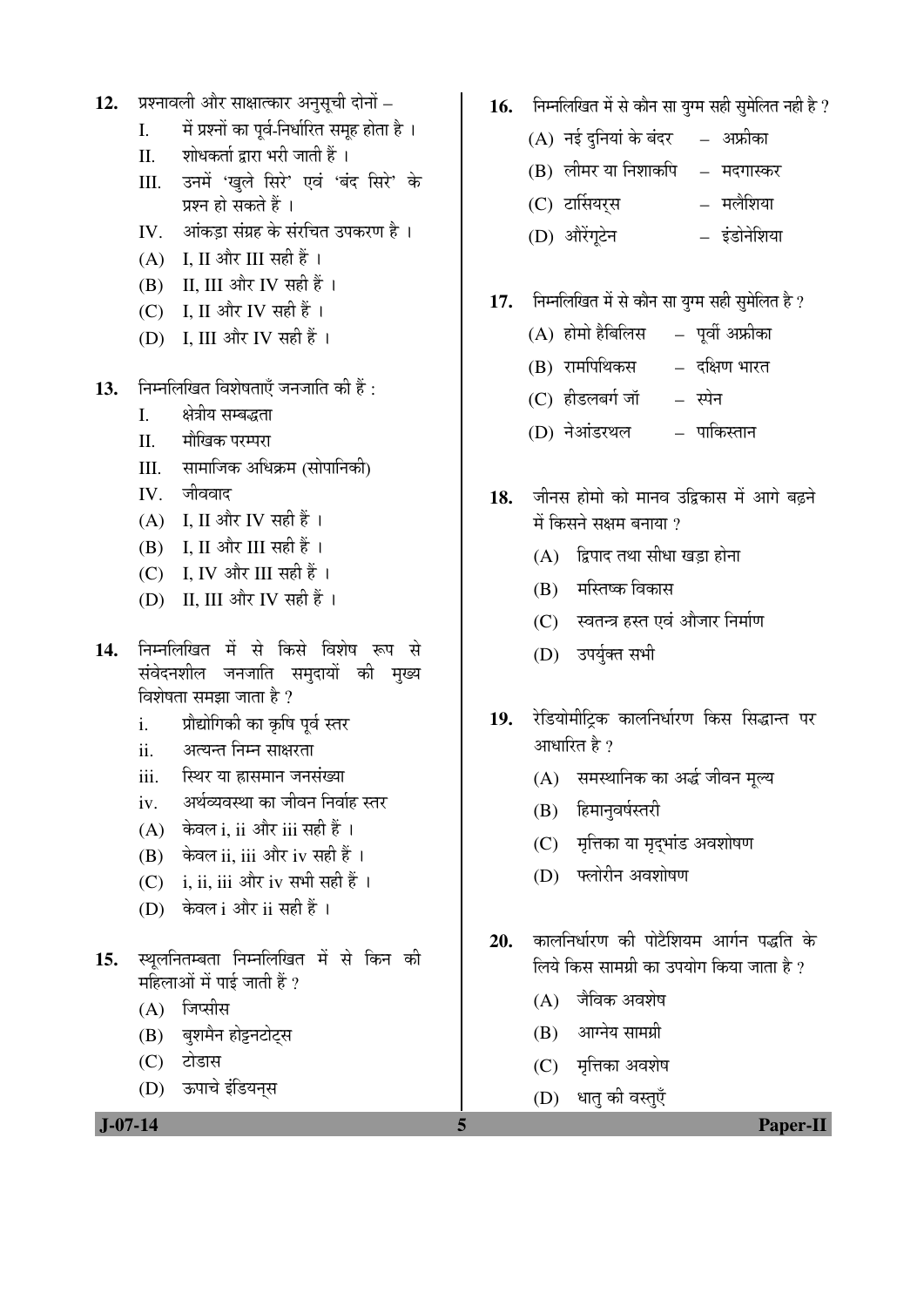**21.** Given below are two statements, one is labelled as Assertion (A) and the other is labelled as Reason (R).

> **Assertion (A) :** Anthropology is the holistic science of mankind.

> **Reason (R) :** It focuses on only certain aspects of human beings.

> In the context of the above two statements which one of the following is correct ?

## **Codes :**

- $(A)$   $(A)$  is true and  $(R)$  is not true.
- (B) (A) is false and  $(R)$  is true.
- $(C)$  (A) is false and  $(R)$  is also false.
- (D) (A) is true and (R) is also true.
- **22.** Given below are two statements, one is labelled as Assertion (A) and the other is labelled as Reason (R).
	- **Assertion (A) :** Language is the principal means of communication.
	- **Reason (R) :** Human beings use language as one of the media of non-verbal communication.

 In the context of the above two statements which one of the following is correct ?

#### **Codes :**

- (A) Both (A) and (R) are correct.
- (B) (A) is correct and (R) is not correct explanation of (A).
- (C) (R) is wrong and (A) is correct.
- (D) (A) is wrong and (R) is correct.
- **23.** Given below are two statements, one is labelled as Assertion (A) and the other is labelled as Reason (R).
	- **Assertion (A) :** In India the tribal economy is largely considered as agro-forest based economy.
	- **Reason (R) :** The tribal habitats are located in high altitude forest zones of India.

In the context of the above two statements which one of the following is correct ?

#### **Codes :**

- $(A)$  (A) is true and  $(R)$  is false.
- (B) (A) is false and  $(R)$  is true.
- (C) Both (A) and (R) are true, but (R) is not the correct explanation of (A).
- (D) Both (A) and (R) are true, (R) is the correct explanation of  $(A).$
- **24.** Given below are two statements, one is labelled as Assertion (A) and the other is labelled as Reason (R).
	- **Assertion (A) :** The meternal and child health among the tribal communities in India is far from satisfactory.
	- **Reason (R) :** The reach of the national rural health mission is not satisfactory among the tribal communities.

In the context of the above two statements which one of the following is correct ?

## **Codes :**

- $(A)$   $(A)$  is true and  $(R)$  is false.
- (B) (A) is true and  $(R)$  is true.
- $(C)$  (A) is false and  $(R)$  is true.
- (D) (A) is false and  $(R)$  is also false.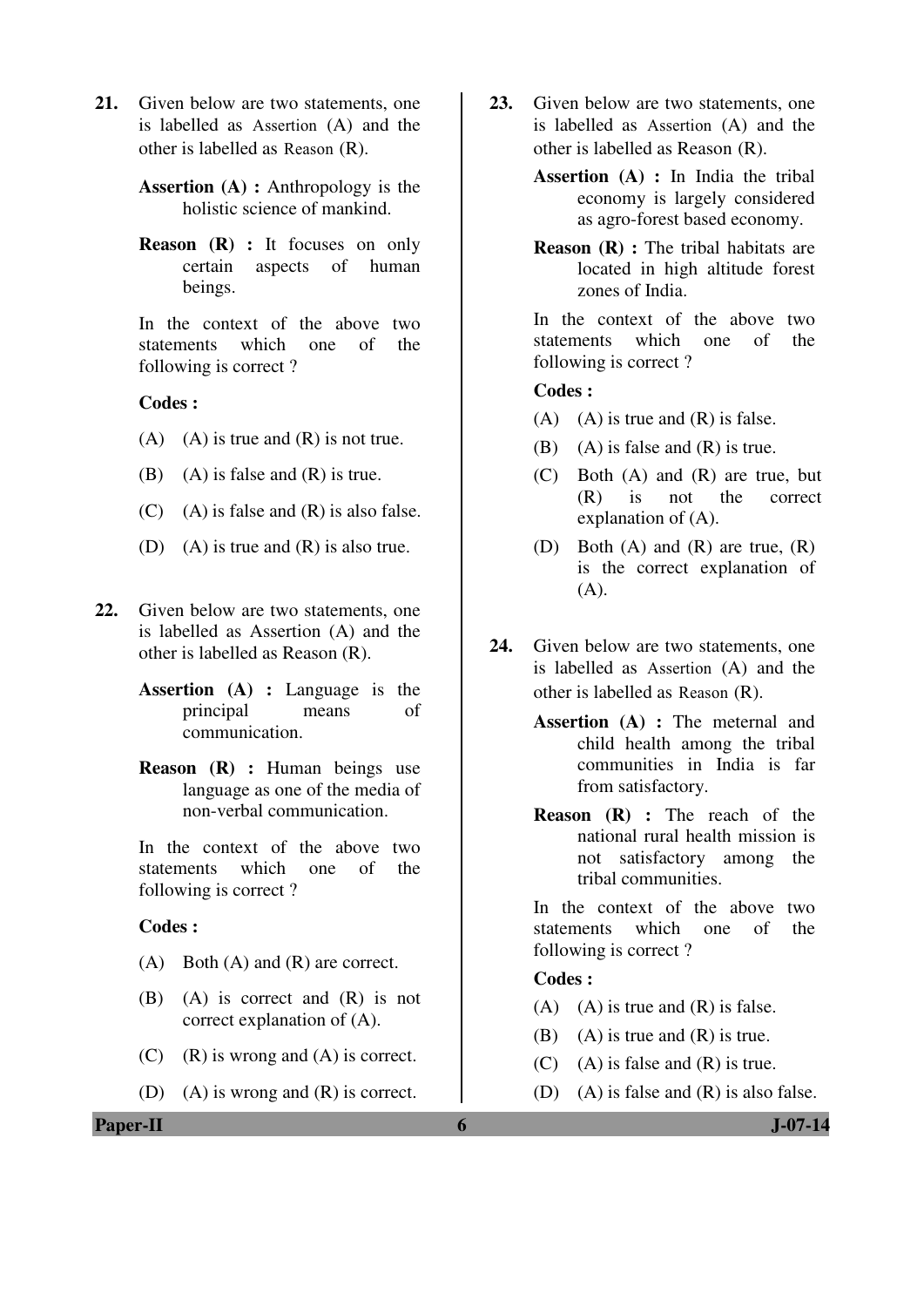- 21. नीचे दो कथन दिये गये हैं, एक को अभिकथन  $(A)$  और दूसरे को कारण  $(R)$  का नाम दिया गया है $\perp$ 
	- **अभिकथन (A) :** मानव विज्ञान मानवता का समग्र विज्ञान है ।
	- **कारण (R) :** यह मानवों के केवल कुछ पहलुओं पर केंद्रित फोकस करता है ।

उपर्यक्त दो कथनों के संदर्भ में निम्नलिखित में से कौन सा सही है ?

कूट :

- (A)  $(A)$  सत्य है और (R) सत्य नही है।
- (B) (A) असत्य है और (R) सत्य है।
- (C)  $(A)$  असत्य है और (R) भी असत्य है।
- (D)  $(A)$  सत्य है और  $(R)$  भी सत्य है।
- 22. नीचे दो कथन दिये गये हैं. एक को अभिकथन  $(A)$  और दूसरे को कारण  $(R)$  का नाम दिया गया है ।
	- अभिकथन (A) : प्रेषण का मुख्य साधन भाषा ही है ।
	- **कारण (R) :** मानव भाषा को अमौखिक प्रेषण के एक माध्यम के रूप में उपयोग करते हैं ।

उपर्युक्त दो कथनों के संदर्भ में निम्नलिखित में से कौन सा सही है ?

## कूट :

- $(A)$   $(A)$  और  $(R)$  दोनों सही हैं ।
- (B) (A) सही है और (R), (A) की सही व्याख्या नही है ।
- (C)  $(R)$  गलत है और  $(A)$  सही है।
- (D)  $(A)$  गलत है और  $(R)$  सही है।
- 23. नीचे दो कथन दिये गये हैं. एक को अभिकथन (A) और दूसरे को कारण (R) का नाम दिया गया है ।
	- **अभिकथन (A) :** भारत में जनजातीय अर्थव्यवस्था को सामान्यत्या कृषि-वन आधारित अर्थव्यवस्था समझा जाता है ।
	- **कारण (R) :** जनजातीय निवासी भारत के अत्याधिक ऊंचे स्थानों में अवस्थित पाए जाते हैं ।

उपर्युक्त दो कथनों के संदर्भ में निम्नलिखित में से कौन सा सही है ?

 $\overline{q}$ ः

- (A)  $(A)$  सत्य है और (R) असत्य है।
- (B) (A) असत्य है और (R) सत्य है।
- $(C)$   $(A)$  और  $(R)$  दोनों सत्य हैं, परन्तु  $(R)$ ,  $(A)$  की सही व्याख्या नही है ।
- (D)  $(A)$  और  $(R)$  दोनों सत्य हैं,  $(R)$ ,  $(A)$ की सही व्याख्या है ।
- 24. नीचे दो कथन दिये गये हैं. एक को अभिकथन (A) और दूसरे को कारण (R) का नाम दिया गया है। **अभिकथन (A) :** भारत में जनजातीय समदायों में मातृ एवं बाल स्वास्थ्य संतोषजनक होने से बहुत दूर है । **कारण (R) :** जनजातीय समुदायों के बीच राष्ट्रीय ग्रामीण स्वास्थ्य अभियान की पहुँच संतोषजनक नही है । उपर्युक्त दो कथनों के संदर्भ में निम्नलिखित में से कौन सा सही है ? कूट : (A)  $(A)$  सत्य है और (R) असत्य है।
	- (B) (A) सत्य है (R) सत्य है ।
	- $(C)$   $(A)$  असत्य है और  $(R)$  सत्य है ।
	- (D)  $(A)$  असत्य है और  $(R)$  भी असत्य है।

 **J-07-14 7 Paper-II**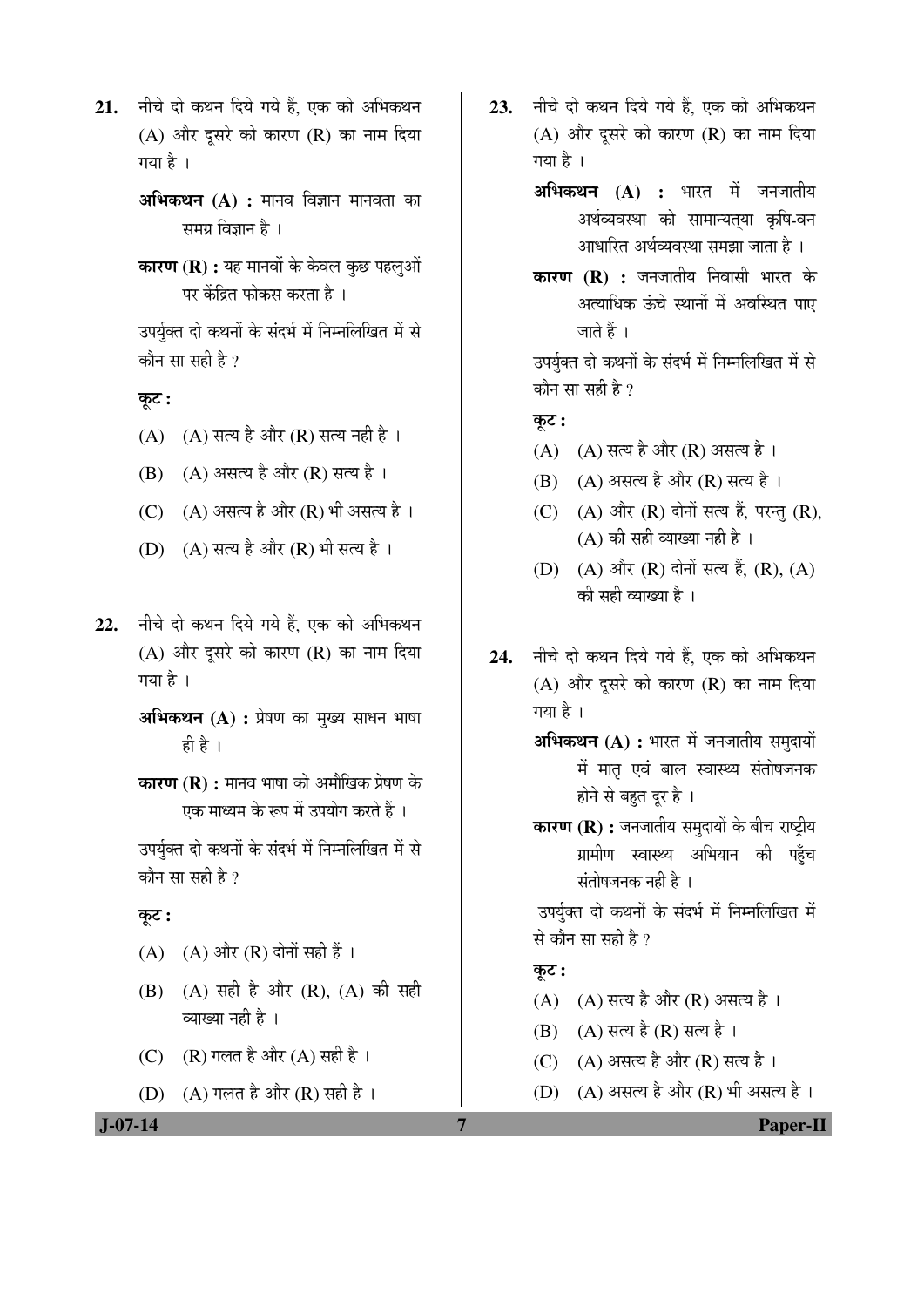- **25.** Given below are two statements, one is labelled as Assertion (A) and the other is labelled as Reason (R).
	- **Assertion (A) :** Colour blind sons always have colour blind mothers.
	- **Reason** (**R**) : The inheritance of colour blind gene is holandric.

In the context of the above two statements which one of the following is correct ?

#### **Codes :**

- (A) Both (A) and (R) are true and (R) is the correct explanation of (A).
- (B) Both (A) and (R) are true and (R) is not the correct explanation of (A).
- $(C)$  (A) is true, but  $(R)$  is false.
- (D) Both (A) and (R) are wrong.
- **26.** Given below are two statements, one is labelled as Assertion (A) and the other is labelled as Reason (R).
	- **Assertion (A) :** Mutation introduces new alleles in the population.
	- **Reason (R) :** Mutation is a major evolutionary force causing variation in a population.

In the context of the above two statements which one of the following is correct ?

#### **Codes :**

- (A) Both (A) and (R) are true and (R) is the correct explanation of (A).
- (B) Both (A) and (R) are true and (R) is not the correct explanation of (A).
- $(C)$  (A) is true, but  $(R)$  is false.
- (D) Both (A) and (R) are correct.
- **27.** Given below are two statements, one is labelled as Assertion (A) and the other is labelled as Reason (R).
	- **Assertion (A) :** Naturally occurring antibodies are found in the ABO blood group system.
	- **Reason (R) :** ABO blood group system is not much important for blood transfusion purposes.

In the context of the above two statements which one of the following is correct ?

## **Codes :**

- (A) Both (A) and (R) are true and (R) is the correct explanation of (A).
- (B) Both (A) and (R) are true and (R) is not the correct explanation of (A).
- $(C)$  (A) is true, but  $(R)$  is false.
- (D) (A) is false, but (R) is true.
- **28.** Given below are two statements, one is labelled as Assertion (A) and the other is labelled as Reason (R).
	- **Assertion (A) :** Replication of DNA takes place during interphase.
	- **Reason** (**R**) : Theoretically three types of replication are possible in DNA.

In the context of the above two statements which one of the following is correct ?

### **Codes :**

- (A) Both (A) and (R) are true and (R) is the correct explanation of (A).
- (B) Both (A) and (R) are true and (R) is not the correct explanation of (A).
- $(C)$  (A) is true, but  $(R)$  is false.
- (D) (A) is false, but  $(R)$  is true.

**Paper-II 8 J-07-14**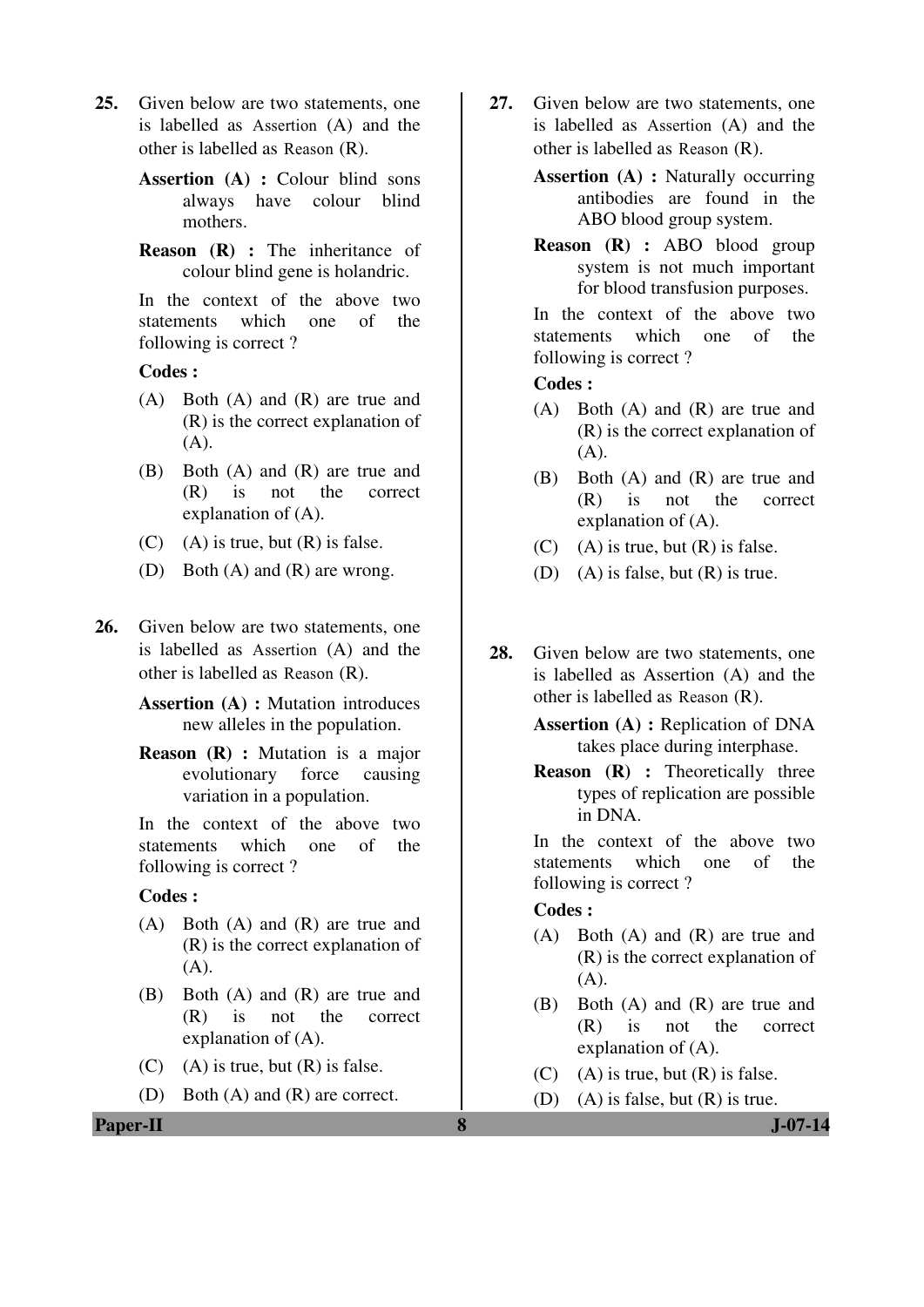25. नीचे दो कथन दिये गये हैं. एक को अभिकथन (A) और दूसरे को कारण (R) का नाम दिया गया है ।

> अभिकथन (A) : रंग अंध पुत्रों की माएं हमेशा  $\overline{v}$ ग अंध होती हैं।

> **कारण (R) :** रंग अंध जीन का उत्तराधिकार होलांड़ीक होता है ।

> उपर्युक्त दो कथनों के संदर्भ में निम्नलिखित में से कौन सा सही है ?

# कूट :

- $(A)$   $(A)$  और  $(R)$  दोनों सत्य है और  $(R)$ ,  $(A)$  की सही व्याख्या है।
- $(B)$   $(A)$  और  $(R)$  दोनों सत्य हैं और  $(R)$ ,  $(A)$  की सही व्याख्या नही है ।
- (C) (A) सत्य है, परन्तु (R) असत्य है।
- (D) (A) और (R) दोनों असत्य हैं ।
- 26. नीचे दो कथन दिये गये हैं, एक को अभिकथन (A) और दूसरे को कारण (R) का नाम दिया गया है ।
	- **अभिकथन (A) :** उत्परिवर्तन जनसंख्या में नृतन अलिल को उत्पन्न करता है ।
	- **कारण (R) :** उत्परिवर्तन मुख्य उद्विकासीय बल है जो जनसंख्या में विविधता उत्पन्न करता है ।

उपर्युक्त दो कथनों के संदर्भ में निम्नलिखित में से कौन सा सही है ?

# कूट :

- $(A)$   $(A)$  और  $(R)$  दोनों सत्य है और  $(R)$ ,  $(A)$  की सही व्याख्या है।
- $(B)$   $(A)$  और  $(R)$  दोनों सत्य हैं और  $(R)$ ,  $(A)$  की सही व्याख्या नही है ।
- (C) (A) सत्य है, परन्तु (R) असत्य है।
- (D)  $(A)$  और  $(R)$  दोनों सही हैं ।

27. नीचे दो कथन दिये गये हैं. एक को अभिकथन (A) और दूसरे को कारण  $(R)$  का नाम दिया गया है।

> **अभिकथन (A) :** ए.बी.ओ. रक्त समह प्रणाली में प्राकृतिक रूप से उत्पन्न एंटी-बॉडीस पाये जाते हैं ।

**कारण (R) :** रक्त संचरण हेतु ए.बी.ओ. रक्त समह प्रणाली ज्यादा महत्वपूर्ण नहीं होती है ।

उपर्युक्त दो कथनों के संदर्भ में निम्नलिखित में से कौन सा सही है  $\overline{?}$ 

# $\overline{\phi}$ :

- $(A)$   $(A)$  और  $(R)$  दोनों सत्य है और  $(R)$ ,  $(A)$  की सही व्याख्या है।
- $(B)$   $(A)$  और  $(R)$  दोनों सत्य हैं और  $(R)$ .  $(A)$  की सही व्याख्या नही है ।
- (C) (A) सत्य है, परन्तु (R) असत्य है।
- (D) (A) असत्य है, परन्तु (R) सत्य हैं ।
- 28. नीचे दो कथन दिये गये हैं. एक को अभिकथन (A) और दूसरे को कारण (R) का नाम दिया गया है ।
	- अभिकथन (A) : डी.एन.ए. की पुनरावृत्ति  $\frac{1}{3}$ अंत:चरण के दौरान होती है।
	- **कारण (R) :** सैद्धान्तिक तौर पर, डी.एन.ए. में तीन प्रकार की पुनरावृत्ति संभव होती है ।

उपर्युक्त दो कथनों के संदर्भ में निम्नलिखित में से कौन सा सही है ?

## कूट :

- $(A)$   $(A)$  और  $(R)$  दोनों सत्य हैं और  $(R)$ ,  $(A)$  की सही व्याख्या है।
- $(B)$   $(A)$  और  $(R)$  दोनों सत्य हैं और  $(R)$ .  $(A)$  की सही व्याख्या नही है ।
- (C) (A) सत्य है, परन्तु (R) असत्य है।
- (D) (A) असत्य है, परन्तु (R) सत्य हैं ।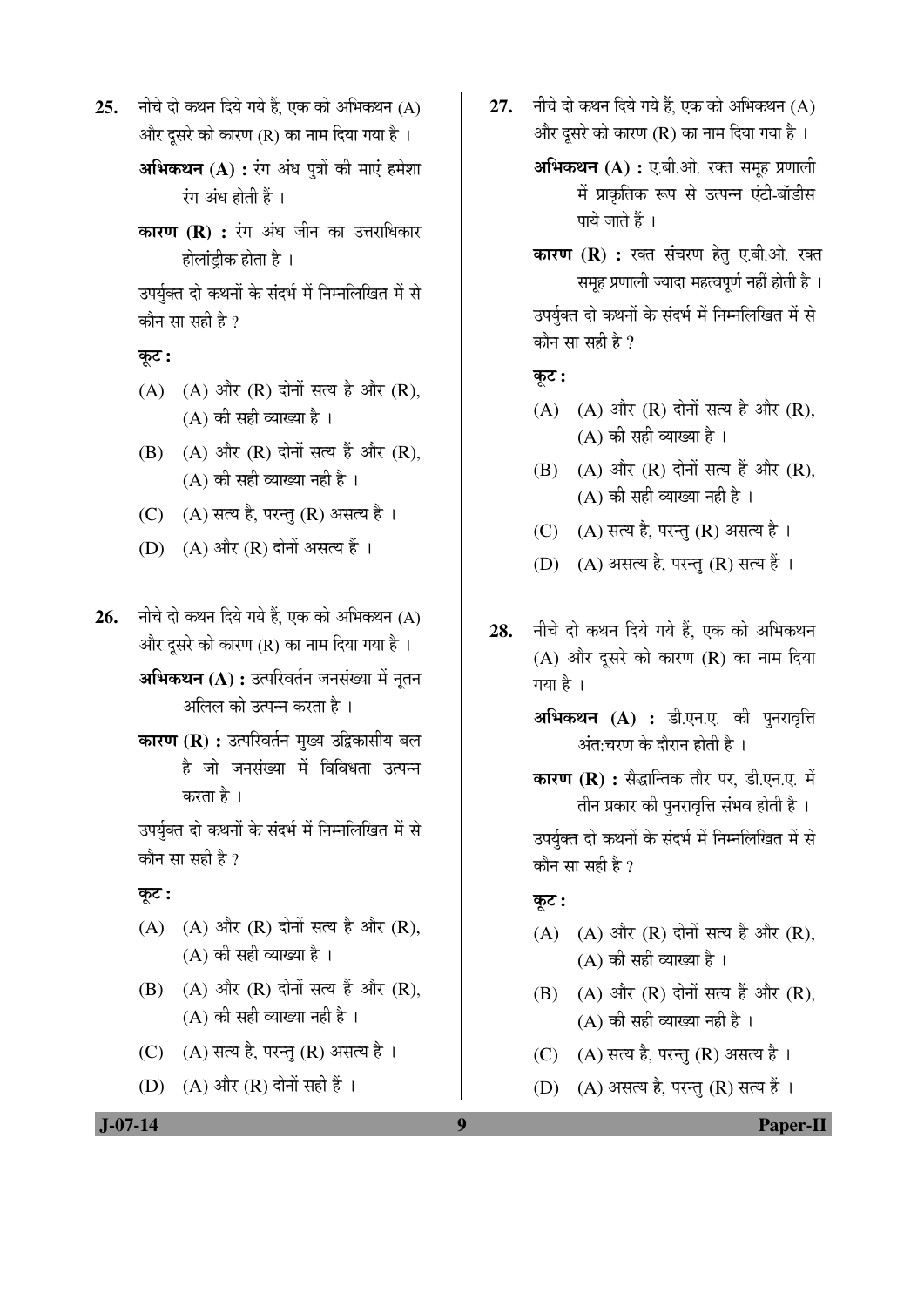- **29.** Given below are two statements, one is labelled as Assertion (A) and the other is labelled as Reason  $(R)$ .<br>Assertion  $(A)$ : Levall
	- **Conservertion**<br>the radds the technique emergence of a new cultural development.
	- **Reason (R) :** It shows an energy efficient method of producing multiple tool types.

In the context of the above two<br>statements which one of the which one of following is correct ?

#### **Codes :**

- (A) Both (A) and (R) are wrong.<br>(B) (A) is correct, but (R) is wrong.
- $(A)$  is correct, but  $(R)$  is wrong.
- (C) Both (A) and (R) are correct.
- (D) (A) is wrong, but  $(R)$  is correct.
- **30.** Given below are two statements, one is labelled as Assertion (A) and the other is labelled as Reason (R).
	- **Assertion (A) :** Due to environmental change during Holocene there was a shift from large game hunting to intensive fishing and fowling.
	- **Reason** (**R**) : It is the technological development that prompted men to change the method extraction of resources during Holocene.

In the context of the above two statements which one of the following is correct ?

# **Codes :**

- $(A)$   $(R)$  is correct and  $(A)$  is wrong.
- (B) Both (A) and (R) are correct.
- $(C)$  (A) is correct and  $(R)$  is wrong
- (D) Both (A) and (R) are wrong.
- **31.** Identify the correct sequence in the development of Anthropological theories :<br>(A)  $\overrightarrow{D}$ 
	- (A) Diffusionism Functionalism Structuralism – Unilenear – Evolutionism
	- (B) Functionalism Unilenear Evolutionism – Diffusionism – Structuralism
	- (C) Unilenear Evolutionism Diffusionism – Functionalism – Structuralism
	- (D) Structuralism Functionalism –Diffusionism – Unilenear – Evolutionism
- **32.** Identify the correct sequence of stages in economic developments in human society :
	- (A) Agricultural stage Hunting Gathering Industrial stage – Pastoral stage
	- (B) Pastoral stage Industrial stage – Hunting and Gathering stage – Agricultural stage
	- (C) Industrial stage Agricultural stage – Pastoral stage – Hunting and Gathering stage
	- (D) Hunting and Gathering stage Pastoral stage – Agricultural stage – Industrial stage
- **33.** Identify the correct sequence of the hierarchy of communities in ascending order according to Robert Redfield :
	- (A) Region State Village County
	- (B) County Region Village State
	- (C) Village County Region State
	- (D) State Region County Village
- **34.** Arrange the kin groups in the ascending order :
	- (A) Lineage Sib Phratry Clan
	- (B) Lineage Clan Sib Phratry
	- (C) Clan Lineage Phratry Sib
	- (D) Sib Clan Phratry Lineage
- **35.** Identify the correct top to bottom sequence of the following land marks on the human face :
	- (A) Trichion Glabella Nasion Gnathion
	- (B) Glabella Trichion Nasion Gnathion
	- (C) Nasion Gnathion Trichion Glabella
	- (D) Gnathion Glabella Nasion Trichion
- **36.** Identify the correct cephalo-caudal sequence of the following vertebrae :
	- (A) Lumbar Sacrum Coccyx Thoracic – Cervical
	- (B) Cervical Thoracic Lumbar – Sacrum – Coccyx
	- (C) Thoracic Cervical Lumbar – Coccyx – Sacrum
	- (D) Sacrum Lumbar Cervical Coccyx – Thoracic

**Paper-II 10** J-07-14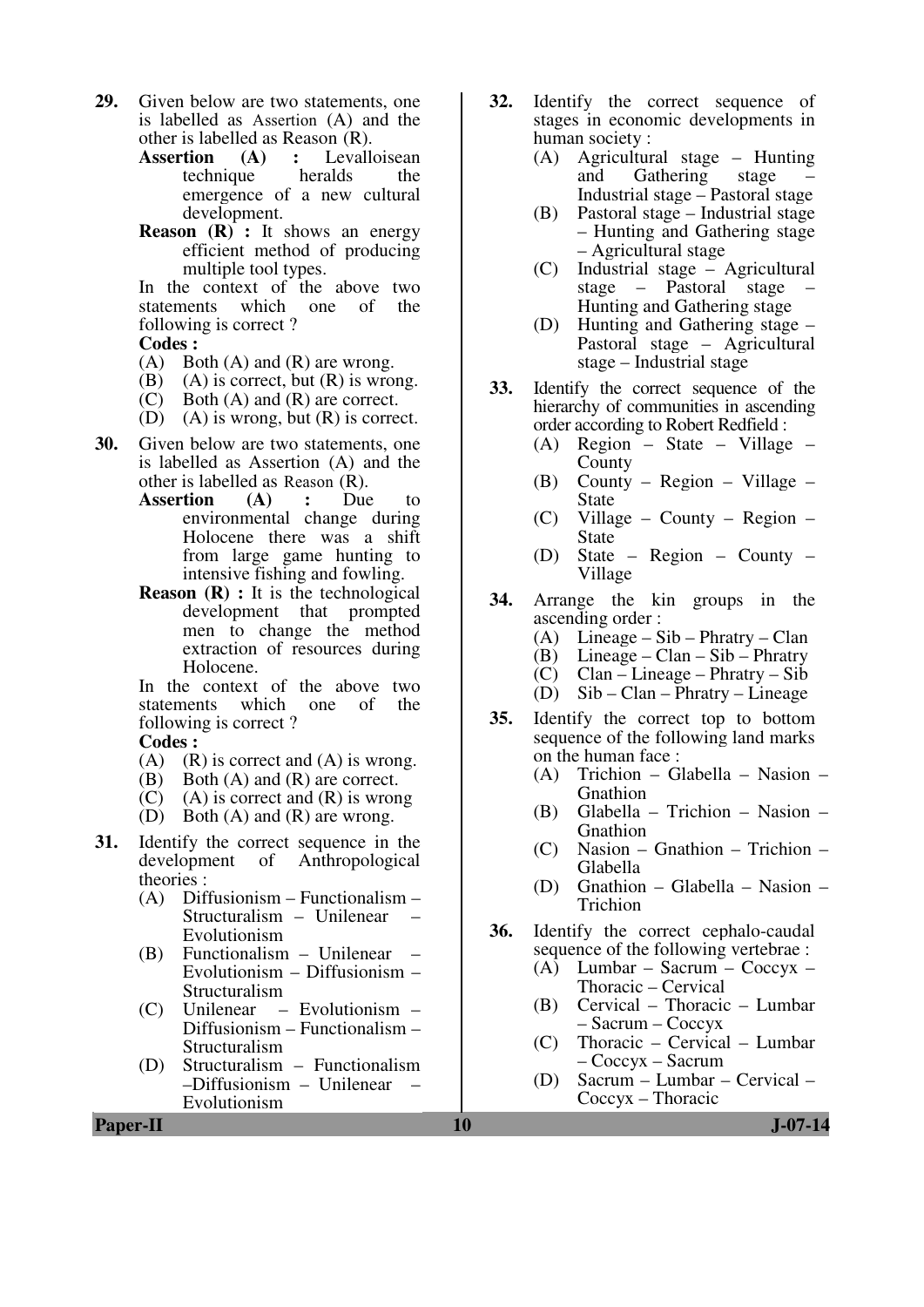29. नीचे दो कथन दिये गये हैं. एक को अभिकथन  $(A)$  और दुसरे को कारण  $(R)$  का नाम दिया गया है $\perp$ **अभिकथन (A) :** लवलोईजीन तकनीक नवीन संस्कृति के विकास के उदभव की घोषणा करती है । **कारण (R) :** यह बहु रूपी औजार विनिर्मित करने की उर्जा-दक्ष पद्धति दर्शाती है । उपर्युक्त दो कथनों के संदर्भ में निम्नलिखित में से कौन सा सही है ? कुट :  $(A)$   $(A)$  और  $(R)$  दोनों गलत हैं । (B)  $(A)$  सही है, परन्तु (R) गलत है । (C)  $(A)$  और  $(R)$  दोनों सही हैं । (D)  $(A)$  गलत है, परन्तु (R) सही है । 30. • नीचे दो कथन दिये गये हैं. एक को अभिकथन (A) और दुसरे को कारण (R) का नाम दिया गया है । **अभिकथन (A) :** नूतनतम युग के दौरान पर्यावरणीय बदलाव के कारण बडे पशओं के शिकार करने से गहन मत्स्य ग्रहण एवं चिडी मारने की ओर बदलाव आया था । **कारण (R) :** यह प्रौद्योगिकीय विकास ही था जिसने मानव को नूतनतम युग के दौरान संसाधन उखाड़ने / निकालने की पद्धति को बदलने के लिये प्रवृत किया था । उपर्युक्त दो कथनों के संदर्भ में निम्नलिखित में से कौन सा सही है ? Ûæú™ü **:**  (A)  $(R)$  सही है और (A) गलत है ।  $(B)$   $(A)$  और  $(R)$  दोनों सही हैं । (C)  $(A)$  सही है और (R) गलत है ।  $(D)$   $(A)$  और  $(R)$  दोनों गलत हैं । 31. मानवशास्त्रीय सिद्धान्तों के विकास में सही अनुक्रम की पहचान कीजिये : (A) विसरणवाद – प्रकार्यवाद संरचनात्मकता – एक रेखीय – उद्विकास  $(B)$  प्रकार्यवाद – एक रेखीय – उद्विकास – <u>विसरणवाद – संरचनात्मकता</u> (C) एक रेखीय – उद्विकास – विसरणवाद – प्रकार्यवाद – संरचनात्मकता (D) संरचनात्मकता – प्रकार्यवाद विसरणवाद – एक रेखीय – उद्विकास

- 32. मानव समाज के आर्थिक विकास में अवस्थाओं के सही अनुक्रम की पहचान कीजिये :
	- $(A)$  कृषिगत अवस्था आखेट एवं संग्रह  $\bar{3}$ कवस्था – औद्योगिक अवस्था – पशुचारण अवस्था
	- $(B)$  पशुचारण अवस्था औद्योगिक अवस्था – आखेट एवं संग्रह अवस्था – कृषिगत अवस्था
	- $(C)$  औद्योगिक अवस्था कृषिगत अवस्था – पशचारण अवस्था – आखेट एवं संग्रह अवस्था
	- (D) आखेट एवं संग्रह अवस्था पशुचारण अवस्था – कृषिगत अवस्था औद्योगिक अवस्था
- 33. रॉबर्ट रेडफील्ड के अनुसार समुदायों के अधिक्रम (या सोपानिकी) के आरोही क्रम को सही क्रम में व्यवस्थित कीजिये :
	- (A) §क्षेत्र राज्य ग्राम काउन्टी<br>(B) §काउन्टी क्षेत्र ग्राम राज्य
	- ्काउन्टी क्षेत्र ग्राम राज्य
	- $\overline{\text{C}}$ ) ग्राम काउन्टी क्षेत्र राज्य
	- (D) राज्य क्षेत्र काउन्टी ग्राम
- 34. गोत्र समूहों को आरोही क्रम में व्यवस्थित कोजिये  $\cdot$ 
	- $(A)$  वंशपरम्परा सगोत्र फ्रेटरी(समाज) गोत्र (কুল)
	- $(B)$  वंशपरम्परा गोत्र सगोत्र फ्रेटरी
	- $(C)$  गोत्र वंशपरम्परा फ्रेटरी सगोत्र
	- (D) सगोत्र (सिब) गोत्र (कुल) फ्रेटरी वंश
- 35. मानव चेहरे पर निम्नलिखित चिह्नों का ऊपर से नीचे का सही क्रम बताइये $\cdot$ 
	- $(A)$  हिकिओन ग्लाबेला नासिओं नेथिओं
	- $(B)$  गलाबेला टिकिओन नासिओं नेथिओं
	- $(C)$  नासिओं नेथिओं ट्रिक्रिओं ग्लाबेला
	- $(D)$  नेथिओं ग्लाबेला नासिओं ट्रिकिओं
- **36.** निम्नलिखित रीढ के जोड का सही सिरीय छोर सम्बन्धी क्रम बताइये :
	- $(A)$  लम्बर सैक्रम कॉकसिक्स थोरेसिक – सर्विकल
	- $(B)$  सर्विकल थोरेसिक लम्बर सैक्रम – कॉकसिक्स
	- $(C)$  थोरेसिक सर्विकल लम्बर कॉक सिक्स – सैक्रम
	- (D) सैक्रम लम्बर सर्विकल कॉक सिक्स – थोरेसिक

 **J-07-14 11 Paper-II**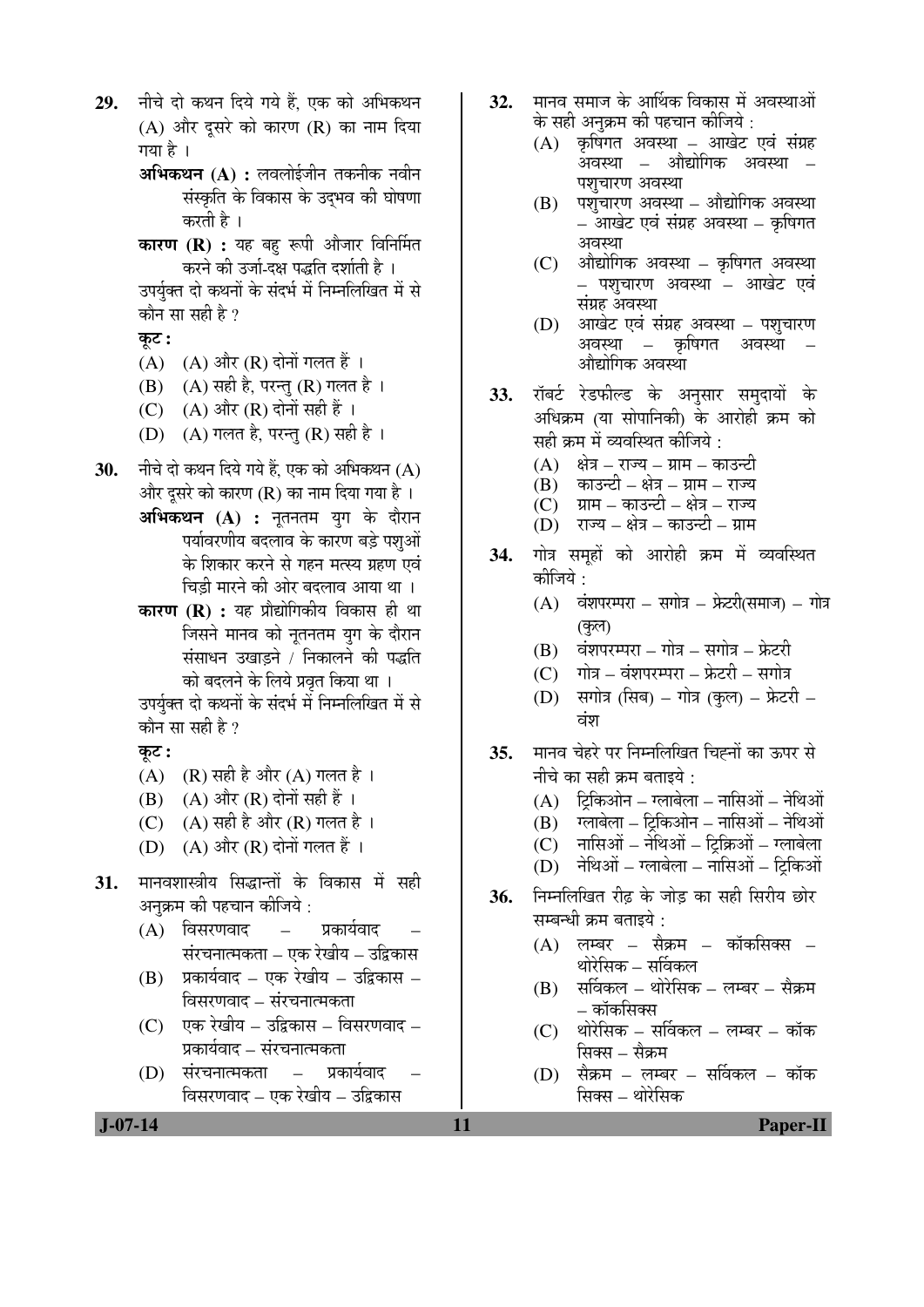- **37.** Identify the correct sequence of the following traits in the chronological order of their application to study human variation : (A) Morphometry – Blood groups – Red cell enzymes – DNA markers (B) Blood groups – Red cell enzymes – Morphometry – DNA markers (C) DNA markers – Red cell enzymes – blood groups – Morphometry (D) Red cell enzymes – Blood groups – Morphometry – DNA markers **38.** Identify the correct sequence of the following in order of their complexity : (A) Subspecies – Individual Species – Population (B) Individual – Population – Subspecies – Species (C) Species – Individual – Subspecies – Population (D) Population – Individual – Species – Subspecies **39.** Arrange the following cultures in correct sequence of their emergence : I. Solutrean II. Aurignacian<br>III. Perigordian IV. Magdalenian III. Perigordian IV. Magdalenian **Codes :**  (A) I, IV, II, III (B) III, II, I, IV (C) IV, III, II, I (D) II, IV, III, I **40.** Arrange the following pluviation in correct sequence of their occurrence : I. Gamblian II. Kamasian III. Kageran IV. Kanjeran **Codes :**  (A) I, III, IV, II (B) II, III, IV, I  $(C)$  III, IV, II, I  $(D)$  I, II, III, IV **41.** Match the following List-I with List-II. **List-I (Different stages of Economy) List-II (Communities associated with)** a. Hunting – Gathering<br>b. Pastoralism i. Trobriand Islanders ii. Maria Gonds<br>iii. Nuer c. Horticulture d. Shifting cultivation iv. Bushman **Codes :**  a b c d  $(A)$  iii iv ii i<br>  $(B)$  ii i iv iii  $\frac{(B)}{(C)}$  $(C)$  iv iii i ii (D) i ii iii iv
	- **42.** Match the following Anthropologists from List-I with the approaches given in List-II.

|                 | List-I             |                         |     | List-II         |  |  |  |
|-----------------|--------------------|-------------------------|-----|-----------------|--|--|--|
| a. Malinowski   |                    | <i>i.</i> Structuralism |     |                 |  |  |  |
| b. Levi Strauss |                    | ii. Functonalism        |     |                 |  |  |  |
|                 | c. Radcliffe-Brown |                         |     | iii. Historical |  |  |  |
|                 |                    |                         |     | particular      |  |  |  |
| d. Franz Boas   |                    |                         |     | iv. Structural  |  |  |  |
|                 |                    |                         |     | functionalism   |  |  |  |
| Codes:          |                    |                         |     |                 |  |  |  |
|                 | a                  | h                       |     | d               |  |  |  |
| (A)             | İ                  | ij                      | iii | 1V              |  |  |  |
|                 |                    | 111                     | iv  | i               |  |  |  |
|                 |                    | 11                      | i   | 1V              |  |  |  |
|                 |                    |                         | 1V  |                 |  |  |  |

**43.** Match the following Anthropologists with the concepts.

|     | List-I                                                                            |              |                         | List-II                 |                             |                                          |  |  |  |  |
|-----|-----------------------------------------------------------------------------------|--------------|-------------------------|-------------------------|-----------------------------|------------------------------------------|--|--|--|--|
|     | a. Emilie                                                                         |              |                         |                         | i. Multilinear<br>evolution |                                          |  |  |  |  |
|     |                                                                                   | Durkheim     |                         |                         |                             |                                          |  |  |  |  |
|     | b. Robert K.                                                                      |              |                         |                         |                             | ii. Universal evolution                  |  |  |  |  |
|     |                                                                                   | Merton       |                         |                         |                             |                                          |  |  |  |  |
|     | c. Leslie A.                                                                      |              |                         |                         | iii. Organic and mecha-     |                                          |  |  |  |  |
|     |                                                                                   | White        |                         | nical solidarity        |                             |                                          |  |  |  |  |
|     | d. Julian S.<br>Steward<br><b>Codes:</b>                                          |              |                         | iv. Manifest and latent |                             |                                          |  |  |  |  |
|     |                                                                                   |              |                         |                         | functions                   |                                          |  |  |  |  |
|     |                                                                                   |              |                         |                         |                             |                                          |  |  |  |  |
|     |                                                                                   | a            | $\mathbf b$             |                         | d                           |                                          |  |  |  |  |
|     |                                                                                   |              | $\overline{\mathbf{u}}$ | iii                     | iv                          |                                          |  |  |  |  |
|     |                                                                                   |              |                         | $\ddot{\mathbf{i}}$     | $\mathbf{i}$                |                                          |  |  |  |  |
|     | $\begin{array}{ccc} (A) & i & ii \\ (B) & iii & iv \\ (C) & ii & iii \end{array}$ |              |                         | iv                      | $\mathbf{i}$                |                                          |  |  |  |  |
|     | (D)                                                                               | $\mathbf{i}$ | iv                      | iii                     | ii                          |                                          |  |  |  |  |
| 44. |                                                                                   |              |                         |                         |                             | Match List-I refering to names of the    |  |  |  |  |
|     |                                                                                   |              |                         |                         |                             | tribes with List-II describing the state |  |  |  |  |
|     | where they reside                                                                 |              |                         |                         |                             |                                          |  |  |  |  |

| where they reside. |                              |     |              |                          |  |  |  |  |  |
|--------------------|------------------------------|-----|--------------|--------------------------|--|--|--|--|--|
|                    | List-I                       |     | List-II      |                          |  |  |  |  |  |
| a. Chenchu         |                              |     |              | <i>i.</i> Andhra Pradesh |  |  |  |  |  |
|                    | b. Paharia                   |     |              | ii. Bihar including      |  |  |  |  |  |
|                    |                              |     |              | Jharkhand                |  |  |  |  |  |
| c. Padhar          |                              |     |              | iii. Gujarat             |  |  |  |  |  |
|                    | d. Jenu Kuruba iv. Karnataka |     |              |                          |  |  |  |  |  |
| Codes:             |                              |     |              |                          |  |  |  |  |  |
|                    | a                            | h   | C            | d                        |  |  |  |  |  |
| (A)                | $\mathbf{i}$                 | ii  | iii          | iv                       |  |  |  |  |  |
| (B)                | $\ddot{\rm n}$               | iii | iv           | i                        |  |  |  |  |  |
| (C)                | iii                          | ii  | $\mathbf{i}$ | 1V                       |  |  |  |  |  |
|                    | iv                           | İ   |              | iii                      |  |  |  |  |  |
|                    |                              |     |              |                          |  |  |  |  |  |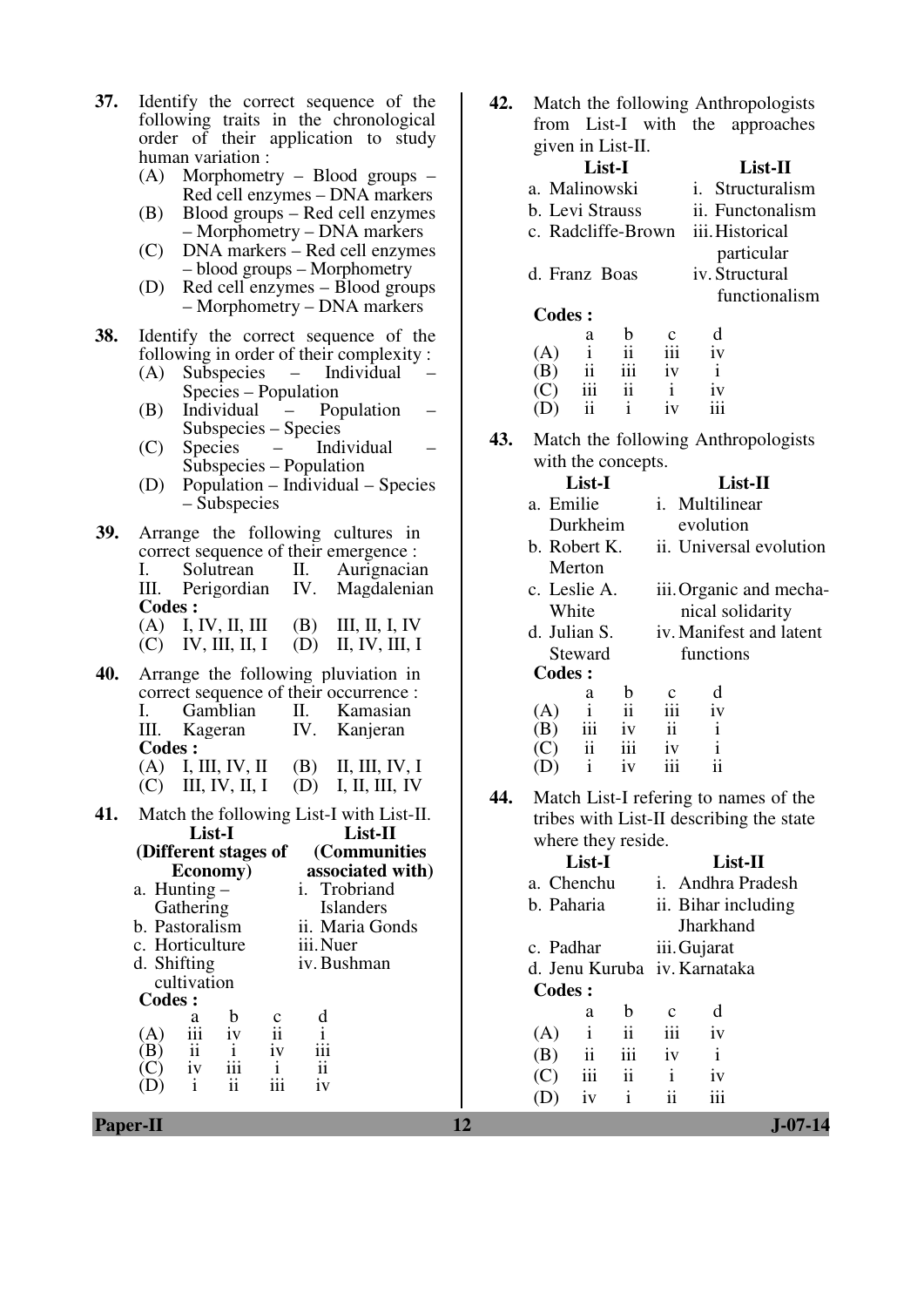| 37. | मानवीय विभिन्नता का अध्ययन करने के लिये                                                                                                                               | 42. | सूची-I में दिये गए मानवशास्त्रियों को सूची-II में                                                    |
|-----|-----------------------------------------------------------------------------------------------------------------------------------------------------------------------|-----|------------------------------------------------------------------------------------------------------|
|     | निम्नलिखित विशेषताओं की कालानुक्रमिक                                                                                                                                  |     | दिये गए उपागमों के साथ सुमेलित कीजिये और                                                             |
|     | प्रयुक्ति में सही क्रम बताइए :                                                                                                                                        |     | नीचे दिये कोडों से सही उत्तर का चयन कीजिये :                                                         |
|     | $(A)$ रूपिममापी – रक्तसमूह – रेड सेल                                                                                                                                  |     | सूची-I<br>सूची-II                                                                                    |
|     | एनजाइम – डी.एन.ए. चिह्नक                                                                                                                                              |     | a. मेलिनॉओस्की i. संरचनात्मकवाद                                                                      |
|     | रक्तसमूह – लाल कोशिका एनजाइम –<br>(B)<br>रुपिममापी – डी.एन.ए. चिह्नक                                                                                                  |     | b. लेवी स्ट्रॉस         ii. प्रकार्यवाद                                                              |
|     | डी.एन.ए. चिह्नक – लाल कोशिका<br>(C)                                                                                                                                   |     | c. रेडक्लिफ-ब्राऊन iii.एतिहासिक विशेषवाद                                                             |
|     | एनजाइम – रक्तसमूह – रुपिममापी                                                                                                                                         |     | d. फ्रेंज बोआस<br>iv. संरचनात्मक प्रकार्यवाद                                                         |
|     | $(D)$ लाल कोशिका एनजाइम – रक्त समूह –                                                                                                                                 |     | कोड :                                                                                                |
|     | रुपिम मापी – डी.एन.ए. चिह्नक                                                                                                                                          |     |                                                                                                      |
| 38. | निम्नलिखित को उनकी जटिलता के अनुसार                                                                                                                                   |     | d<br>$\mathbf b$<br>$\mathbf{c}$<br>a<br>$\ddot{\rm ii}$<br>iii<br>$\mathbf{i}$<br>(A)<br>iv         |
|     | सही क्रम में रखें :                                                                                                                                                   |     | ii<br>iii<br>(B)<br>$\mathbf{i}$<br>iv                                                               |
|     | (A) उप-स्पीशिस – व्यक्ति – स्पीशिस – जनसंख्या                                                                                                                         |     | $\,$ iii<br>ii<br>(C)<br>$\mathbf{i}$<br>iv                                                          |
|     | (B) व्यक्ति – जनसंख्या – उप-स्पीशिस – स्पीशिस                                                                                                                         |     | iii<br>$\mathbf{ii}$<br>$\mathbf{i}$<br>iv<br>(D)                                                    |
|     | (C) स्पीशिस – व्यक्ति – उप-स्पीशिस – जनसंख्या                                                                                                                         | 43. | सूची-I में दिये गए मानवशास्त्रियों को सूची-II में                                                    |
|     | $(D)$ जनसंख्या – व्यक्ति – स्पीशिस –                                                                                                                                  |     | दी गई संकल्पनाओं के साथ सुमेलित कीजिये और                                                            |
|     | उप-स्पीशिस                                                                                                                                                            |     | नीचे दिये कोडों से सही उत्तर का चयन कीजिये :                                                         |
| 39. | निम्नलिखित संस्कृतियों को उनके उद्भव के सही                                                                                                                           |     | सूची-I<br>सूची-II                                                                                    |
|     | अनुक्रम में व्यवस्थित करें :<br>औरिग्नेशी                                                                                                                             |     | a. एमिली दुर्खीम    i.  बहुरेखीय उद्विकास                                                            |
|     | सोल्यूत्री<br>I.<br>П.<br>पैरीगॉर्डी<br>मग्दालिनीअन<br>IV.<br>Ш.                                                                                                      |     | b. रॉबर्ट के. मर्टन ii. सार्वत्रिक उद्विकास                                                          |
|     | कूट :                                                                                                                                                                 |     | c. लेसली ए. व्हाइट iii.जैव एवं यांत्रिकी एकता                                                        |
|     | $(A)$ I, IV, II, III (B) III, II, IV                                                                                                                                  |     | d. जुलिएन एस. iv. प्रकट एवं प्रच्छन्न कार्य                                                          |
|     | IV, III, II, I (D) II, IV, III, I<br>(C)                                                                                                                              |     | स्टीवार्ड                                                                                            |
| 40. | निम्नलिखित आर्द्रकल्पता को उनके उत्पन्न होने                                                                                                                          |     | कोड :                                                                                                |
|     | के सही अनुक्रम में व्यवस्थित कीजिये :<br>कमासियान<br>गैम्बलिअन<br>I.                                                                                                  |     | d<br>b<br>$\mathbf{c}$<br>a                                                                          |
|     | П.<br>कांजेरन<br>कागेरान<br>IV.<br>Ш.                                                                                                                                 |     | ii<br>iii<br>(A)<br>$\mathbf{i}$<br>1V                                                               |
|     | कूट :                                                                                                                                                                 |     | iii<br>ii<br>$\mathbf{i}$<br>(B)<br>1V<br>iii<br>$\mathbf{i}$<br>$\rm ii$<br>iv                      |
|     | (A) I, III, IV, II (B) II, III, IV, I                                                                                                                                 |     | (C)<br>$\ddot{\rm ii}$<br>iii<br>$\mathbf{i}$<br>(D)<br>iv                                           |
|     | III, IV, II, I (D) I, II, III, IV<br>(C)                                                                                                                              |     |                                                                                                      |
| 41. | सूची-I में दी मदों को सूची-II में दी मदों के                                                                                                                          | 44. | सूची-I में दी गई जातियों के नाम को सूची-II में                                                       |
|     | साथ सुमेलित कीजिये और नीचे दिये कोडों से                                                                                                                              |     | दिये गए राज्य के जहाँ वे निवास करते हैं के                                                           |
|     | सही उत्तर का चयन कीजिये :                                                                                                                                             |     | साथ सुमेलित कीजिये और नीचे दिये कोडों से                                                             |
|     | सूची-I<br>सूची-I सूची-II<br>(अर्थव्यवस्था की (सम्बन्धित समुदाय)                                                                                                       |     | सही उत्तर का चयन कीजिये :                                                                            |
|     |                                                                                                                                                                       |     | सूची-I<br>सूची-II                                                                                    |
|     | अवस्थाएँ)                                                                                                                                                             |     | i. आंध्र प्रदेश<br>a. चेंचू                                                                          |
|     | i. ट्रॉब्रिएंड द्वीपवासी<br>a. आखेट-संग्रह                                                                                                                            |     | ii. झारखंड समेत बिहार<br>b. पहाड़िया                                                                 |
|     | ii. मारिया गॉड्स<br>b. पशुचारण                                                                                                                                        |     | c. पडहर<br>iii.गुजरात                                                                                |
|     | c. बागवानी<br>iii.नुएर                                                                                                                                                |     | d. जेनु कुरुबा<br>iv. कर्नाटका                                                                       |
|     | d. शिफ्टिंग खेती<br>iv. बुशमैन                                                                                                                                        |     | कोड :                                                                                                |
|     | कोड :                                                                                                                                                                 |     | d<br>$\mathbf b$<br>a<br>$\mathbf{c}$                                                                |
|     | $\frac{d}{i}$<br>$\begin{array}{ccc} & & \mathbf{0} & \mathbf{c} \\ \n\mathbf{iii} & \mathbf{iv} & \mathbf{ii} \\ \n\mathbf{ii} & \mathbf{iv} & \n\end{array}$<br>(A) |     | $\overline{\mathbf{ii}}$<br>$\mathbf{i}$<br>iii<br>(A)<br>iv                                         |
|     | $\overline{\text{iii}}$<br>(B)                                                                                                                                        |     | $\overline{\text{iii}}$<br>ii<br>$i\mathbf{v}$ $i$<br>(B)<br>iii<br>$\ddot{\rm{11}}$<br>$\mathbf{i}$ |
|     | $\begin{array}{ccc} ii & i & iv \\ iv & iii & i \end{array}$<br>ii<br>(C)                                                                                             |     | iv<br>(C)<br>ii<br>iii<br>$\mathbf{i}$<br>iv<br>(D)                                                  |
|     | iii<br>$\rm ii$<br>(D)<br>$\mathbf{i}$<br>iv                                                                                                                          |     |                                                                                                      |
|     | $J - 07 - 14$                                                                                                                                                         | 13  | Paper-II                                                                                             |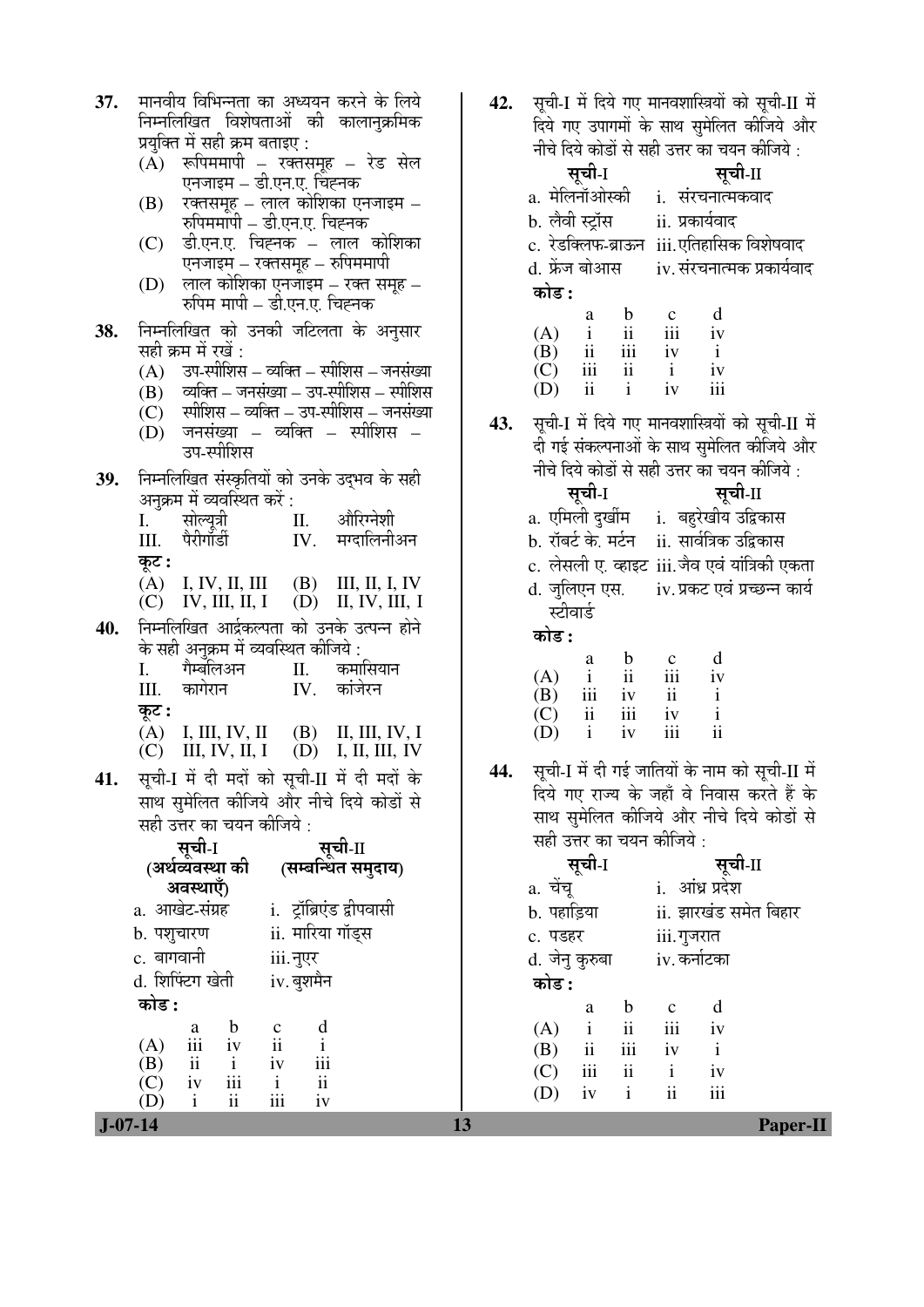| 45. |                                                 | Match an item in List-I with an item in<br>List-II. Use the codes given below : | 48. | Match an item in List-I with an item in<br>List-II. Use the codes given below : |               |                        |                         |                                     |
|-----|-------------------------------------------------|---------------------------------------------------------------------------------|-----|---------------------------------------------------------------------------------|---------------|------------------------|-------------------------|-------------------------------------|
|     | List-I                                          |                                                                                 |     | List-I                                                                          |               | List-II                |                         |                                     |
|     | a. Lemur                                        | i. Old world monkey                                                             |     |                                                                                 |               |                        |                         | a. Parietal bone i. Lower limb      |
|     | b. Muriqui                                      | ii. Lesser Ape                                                                  |     |                                                                                 |               |                        |                         |                                     |
|     | c. Langur                                       | iii. Prosimian                                                                  |     | b. Femur                                                                        |               |                        |                         | ii. Upper limb                      |
|     | d. Gibbon                                       | iv. New world                                                                   |     | c. Ulna                                                                         |               |                        |                         | iii. Dental arch                    |
|     |                                                 | monkey                                                                          |     | d. Diastema                                                                     |               |                        |                         | iv. Cranical bone                   |
|     | <b>Codes:</b>                                   |                                                                                 |     | <b>Codes:</b>                                                                   |               |                        |                         |                                     |
|     | b<br>a                                          | d<br>$\mathbf{C}$                                                               |     |                                                                                 | a             | $\mathbf b$            | $\mathbf{c}$            | d                                   |
|     | $\mathbf{i}$<br>(A)<br>iv                       | iii<br>ii                                                                       |     |                                                                                 | $\mathbf{ii}$ | iii                    |                         |                                     |
|     | ii<br>(B)<br>$\mathbf{i}$                       | iii<br>iv                                                                       |     | (A)                                                                             |               |                        | iv                      | $\bf{1}$                            |
|     | iii<br>(C)<br>iv                                | $\mathbf{ii}$<br>$\mathbf{i}$                                                   |     | (B)                                                                             | iii           | $\mathbf{ii}$          | $\mathbf{i}$            | iv                                  |
|     | iii<br>(D)<br>iv                                | $\ddot{\mathbf{i}}$<br>$\mathbf{i}$                                             |     | (C)                                                                             | $\mathbf{i}$  | iii                    | iv                      | $\ddot{\rm ii}$                     |
|     |                                                 |                                                                                 |     | (D)                                                                             | iv            | $\mathbf{i}$           | ii                      | iii                                 |
| 46. |                                                 | Match an item in List-I with an item in                                         | 49. |                                                                                 |               |                        |                         | Match the each item of List-I with  |
|     |                                                 | List-II. Use the codes given below :                                            |     |                                                                                 |               | items of List-II.      |                         |                                     |
|     | List-I                                          | List-II                                                                         |     |                                                                                 |               |                        |                         |                                     |
|     |                                                 | a. Homo ergaster i. South Africa                                                |     |                                                                                 | List-I        |                        |                         | List-II                             |
|     | b. Ramapithecus                                 | ii. China<br>iii. East Africa                                                   |     |                                                                                 |               | (Names of the          |                         | (Location of the                    |
|     | c. Peking Man                                   |                                                                                 |     |                                                                                 |               | prehistoric sites)     |                         | prehistoric sites)                  |
|     | d. Taung child<br><b>Codes:</b>                 | iv. India                                                                       |     | a. Mehergarh                                                                    |               |                        |                         | i. Madhya Pradesh                   |
|     | b<br>a                                          | d<br>$\mathbf{C}$                                                               |     | b. Adamgarh                                                                     |               |                        |                         | ii. Orissa                          |
|     | $\mathbf{i}$<br>(A)<br>iv                       | iii<br>$\ddot{\rm ii}$                                                          |     | c. Kuliana                                                                      |               |                        |                         | iii. Baluchistan                    |
|     | iii<br>(B)<br>iv                                | ii<br>$\mathbf{i}$                                                              |     | d. Daojali                                                                      |               |                        |                         | iv. Assam                           |
|     | iii<br>(C)<br>iv                                | $\mathbf{i}$<br>$\overline{\mathbf{1}}$                                         |     |                                                                                 | Hading        |                        |                         |                                     |
|     | $\rm ii$<br>$\mathbf{i}$<br>(D)                 | iii<br>iv                                                                       |     | <b>Codes:</b>                                                                   |               |                        |                         |                                     |
|     |                                                 |                                                                                 |     |                                                                                 |               |                        |                         |                                     |
| 47. |                                                 | Match an item in List-I with an item in                                         |     |                                                                                 | a             | $\mathbf b$            | $\mathbf c$             | d                                   |
|     |                                                 | List-II. Use the codes given below :                                            |     | (A)                                                                             | $\mathbf{ii}$ | iii                    | iv                      | $\mathbf{i}$                        |
|     | List-I                                          | List-II                                                                         |     | (B)                                                                             | $\mathbf{i}$  | iv                     | $\mathbf{ii}$           | iii                                 |
|     |                                                 | a. Dosage i. T.H. Morgan                                                        |     | (C)                                                                             | iii i         |                        | $\overline{\mathbf{1}}$ | 1V                                  |
|     | compensation                                    |                                                                                 |     | (D)                                                                             | iv            | iii                    | $\mathbf{i}$            | $\mathbf{ii}$                       |
|     | b. Phenotype                                    | ii. Alternate forms                                                             |     |                                                                                 |               |                        |                         |                                     |
|     |                                                 | of a gene                                                                       |     |                                                                                 |               |                        |                         |                                     |
|     | c. Allele                                       | iii. Lyon's                                                                     | 50. |                                                                                 |               |                        |                         | Which one of the following pairs is |
|     |                                                 | Hypothesis                                                                      |     |                                                                                 |               | not correctly matched? |                         |                                     |
|     | d. Linkage                                      | iv. Outwardly visible                                                           |     | (A) Positive bulb                                                               |               |                        |                         | $-$ Flake                           |
|     |                                                 | characteristics of                                                              |     |                                                                                 |               | of percussion          |                         |                                     |
|     |                                                 | an organism                                                                     |     | (B) Absolute                                                                    |               |                        | $\qquad \qquad -$       | Thermo                              |
|     | <b>Codes:</b>                                   |                                                                                 |     |                                                                                 | dating        |                        |                         | luminescence                        |
|     | b<br>a                                          | d<br>$\mathbf c$                                                                |     | $(C)$ Cave art                                                                  |               |                        |                         | Upper                               |
|     | ii<br>(A)<br>iv                                 | iii<br>$\mathbf{i}$                                                             |     |                                                                                 |               |                        |                         | Palaeolithic                        |
|     | iii<br>(B)<br>iv                                | $\overline{\mathbf{u}}$<br>$\mathbf{i}$                                         |     | (D) Chopper                                                                     |               |                        |                         | - Lower                             |
|     | $\rm ii$<br>$\mathbf{i}$<br>(C)                 | iii<br>iv                                                                       |     |                                                                                 |               |                        |                         | Palaeolithic                        |
|     | $\overline{\textbf{ii}}$<br>$\mathbf{i}$<br>(D) | iii<br>iv                                                                       |     |                                                                                 |               |                        |                         |                                     |
|     | <b>Paper-II</b>                                 |                                                                                 | 14  |                                                                                 |               |                        |                         | $J - 07 - 14$                       |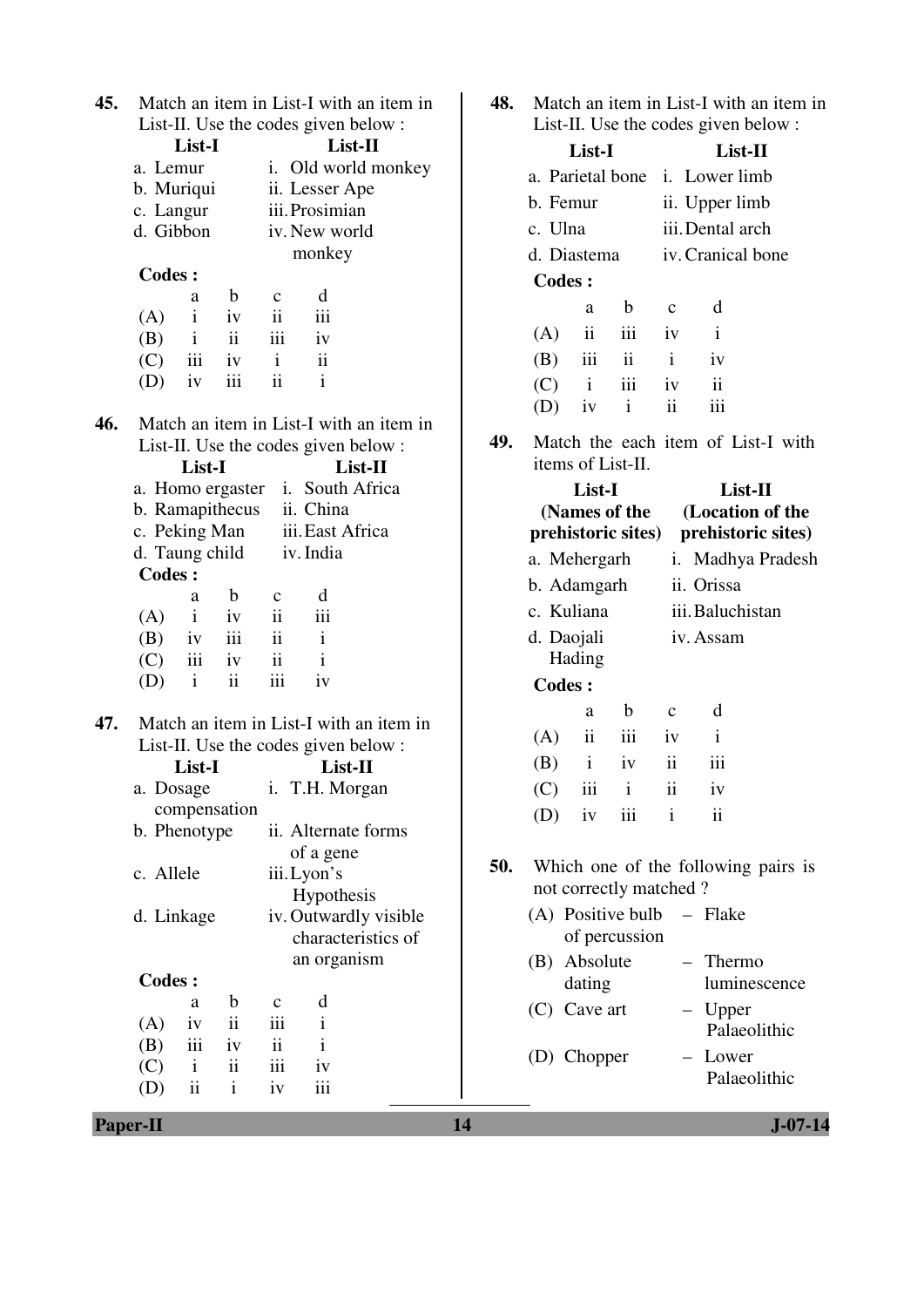| 45. | सूची-I में दी मदों को सूची-II में दी मदों के<br>साथ सुमेलित कीजिये और नीचे दिये कोडों से<br>सही उत्तर का चयन कीजिये: | सूची-I में दी मदों को सूची-II में दी मदों के<br>साथ सुमेलित कीजिये और नीचे दिये कोडों से<br>सही उत्तर का चयन कीजिये : |     |                   |                         |                      |                                 |                                      |                                              |
|-----|----------------------------------------------------------------------------------------------------------------------|-----------------------------------------------------------------------------------------------------------------------|-----|-------------------|-------------------------|----------------------|---------------------------------|--------------------------------------|----------------------------------------------|
|     | सूची-1                                                                                                               | सूची-II                                                                                                               |     | सूची-I<br>सूची-II |                         |                      |                                 |                                      |                                              |
|     | a. निशाकपि (लिमर) i. पुरानी दुनियां का बंदर                                                                          |                                                                                                                       |     |                   |                         |                      | a. पेरिएटल अस्थि i. नीचे का अंग |                                      |                                              |
|     | b. मुरुकी                                                                                                            |                                                                                                                       |     |                   |                         |                      |                                 |                                      |                                              |
|     | c. लंगूर                                                                                                             | ii. लेसर ऐप<br>iii.कपि से कम विशेषता                                                                                  |     | b. फीमर           |                         |                      |                                 | ii. ऊपर का अंग                       |                                              |
|     |                                                                                                                      | रखने वाला कपि                                                                                                         |     | c. उल्ना          |                         |                      |                                 | iii. दन्त्य चाप                      |                                              |
|     | d. गिब्बन                                                                                                            | iv. नई दुनियां का बंदर                                                                                                |     | d. डायसटेमा       |                         |                      |                                 | iv. कपालीय अस्थि                     |                                              |
|     | कोड :                                                                                                                |                                                                                                                       |     | कोड :             |                         |                      |                                 |                                      |                                              |
|     | $\mathbf b$<br>a                                                                                                     | d<br>$\mathbf{c}$                                                                                                     |     |                   | a                       | $\mathbf b$          | $\mathbf{C}$                    | d                                    |                                              |
|     | $(A)$ i iv                                                                                                           | ii<br>iii                                                                                                             |     | (A)               | ii                      | iii iv               |                                 | $\mathbf{i}$                         |                                              |
|     | $(B)$ i ii                                                                                                           | $\overline{\text{iii}}$<br>iv                                                                                         |     | (B)               | iii                     | ii                   | $\mathbf{i}$                    | iv                                   |                                              |
|     | $(C)$ iii<br>$\rm iii$<br>iv                                                                                         | $iv$ $i$ $ii$<br>$\mathbf{i}$<br>$\ddot{\rm ii}$                                                                      |     |                   |                         |                      | iii iv                          | ii                                   |                                              |
|     | (D)                                                                                                                  |                                                                                                                       |     | (C)<br>(D)        | $\mathbf{i}$<br>iv      | $\mathbf{i}$         | $\overline{\mathbf{ii}}$        | iii                                  |                                              |
| 46. |                                                                                                                      | सूची-I में दी मदों को सूची-II में दी मदों के                                                                          |     |                   |                         |                      |                                 |                                      |                                              |
|     |                                                                                                                      | साथ सुमेलित कीजिये और नीचे दिये कोडों से                                                                              | 49. |                   |                         |                      |                                 |                                      | सूची-I में दी मदों को सूची-II में दी मदों के |
|     | सही उत्तर का चयन कीजिये :                                                                                            |                                                                                                                       |     |                   |                         | साथ सुमेलित कीजिये : |                                 |                                      |                                              |
|     | सूची-I                                                                                                               | सूची-II                                                                                                               |     |                   |                         |                      |                                 | सूची-II                              |                                              |
|     |                                                                                                                      | a. होमो अर्गास्टर     i.  दक्षिण अफ्रीका                                                                              |     |                   | सूची-I                  |                      |                                 |                                      |                                              |
|     | b. रामपिथिकस                                                                                                         | ii. चीन                                                                                                               |     |                   |                         | (प्रागैतिहासिक स्थल  |                                 | (अवस्थान)                            |                                              |
|     | c. पेकिन मैन                                                                                                         | iii.पूर्वी अफ्रीका                                                                                                    |     |                   | का नाम)                 |                      |                                 |                                      |                                              |
|     | d. टॉंग चाइल्ड                                                                                                       | iv. भारत                                                                                                              |     | a. मेहरगढ़        |                         |                      |                                 | i. मध्यप्रदेश                        |                                              |
|     | कोड :                                                                                                                |                                                                                                                       |     | b. आदमगढ़         |                         |                      |                                 | ii. उड़ीसा                           |                                              |
|     | $\mathbf b$<br>a                                                                                                     | d<br>$\mathbf{c}$                                                                                                     |     | c. कुलिआना        |                         |                      |                                 | iii. ब्लौचीस्तान                     |                                              |
|     | $(A)$ i iv ii                                                                                                        | iii                                                                                                                   |     |                   |                         |                      |                                 | d. दाओजली हेडिंग iv. आसाम            |                                              |
|     | $(B)$ iv iii<br>$(C)$ iii<br>iv                                                                                      | $ii$ $i$<br>$\mathbf{i}$<br>ii                                                                                        |     |                   |                         |                      |                                 |                                      |                                              |
|     | ii<br>$\mathbf{i}$<br>(D)                                                                                            | iii<br>iv                                                                                                             |     | कोड :             |                         |                      |                                 |                                      |                                              |
|     |                                                                                                                      |                                                                                                                       |     |                   | a                       | $\mathbf b$          | $\mathbf C$                     | d                                    |                                              |
| 47. |                                                                                                                      | सूची-I में दी मदों को सूची-II में दी मदों के                                                                          |     | (A)               | $\overline{\mathbf{u}}$ | iii                  | 1V                              | $\mathbf{i}$                         |                                              |
|     |                                                                                                                      | साथ सुमेलित कीजिये और नीचे दिये कोडों से                                                                              |     | (B)               | $\mathbf{i}$            | iv                   | ii                              | iii                                  |                                              |
|     | सही उत्तर का चयन कीजिये :<br>सूची-I                                                                                  | सूची-II                                                                                                               |     | (C)               | iii                     | $\mathbf{i}$         | $\mathbf{ii}$                   | iv                                   |                                              |
|     |                                                                                                                      |                                                                                                                       |     | (D)               | iv                      | iii                  | $\mathbf{i}$                    | $\overline{\mathbf{u}}$              |                                              |
|     | a. खुराक क्षतिपूर्ति i. टी.एच.मॉर्गन                                                                                 |                                                                                                                       |     |                   |                         |                      |                                 |                                      |                                              |
|     | b. दृश्यप्ररुप                                                                                                       | ii. जीन के वैकल्पिक रुप                                                                                               | 50. |                   |                         |                      |                                 |                                      | निम्नलिखित में से कौन सा युग्म सही सुमेलित   |
|     | c. एलील                                                                                                              | iii.लिओं की परिकल्पना                                                                                                 |     | नही है ?          |                         |                      |                                 |                                      |                                              |
|     | d. सहलग्न                                                                                                            | iv. जीव की बाहर से                                                                                                    |     | (A) आघात का       |                         |                      |                                 | – शल्क                               |                                              |
|     |                                                                                                                      | दृश्यमान विशेषताएं                                                                                                    |     |                   |                         | सकारात्मक कंद        |                                 |                                      |                                              |
|     | कोड :                                                                                                                |                                                                                                                       |     |                   |                         |                      |                                 | (B) पूर्ण कालनिर्धारण – ताप संदीप्ति |                                              |
|     | b<br>a<br>$\mathbf{ii}$<br>(A)<br>iv                                                                                 | $\mathbf d$<br>$\mathbf c$<br>iii<br>$\rm i$                                                                          |     |                   |                         |                      |                                 |                                      |                                              |
|     | $\rm iii$<br>(B)<br>iv                                                                                               | ii<br>$\mathbf{i}$                                                                                                    |     | (C) गुफा कला      |                         |                      |                                 |                                      | – उतर पुरापाषाण युग                          |
|     | ii                                                                                                                   | $\,$ iii<br>iv                                                                                                        |     | (D) गंडासा        |                         |                      |                                 |                                      | – पूर्व पुरापाषाण युग                        |
|     | $\mathbf{i}$<br>(C)<br>ii<br>$\mathbf{i}$<br>(D)                                                                     | iii<br>iv                                                                                                             |     |                   |                         |                      |                                 |                                      |                                              |

 **J-07-14 15 Paper-II**